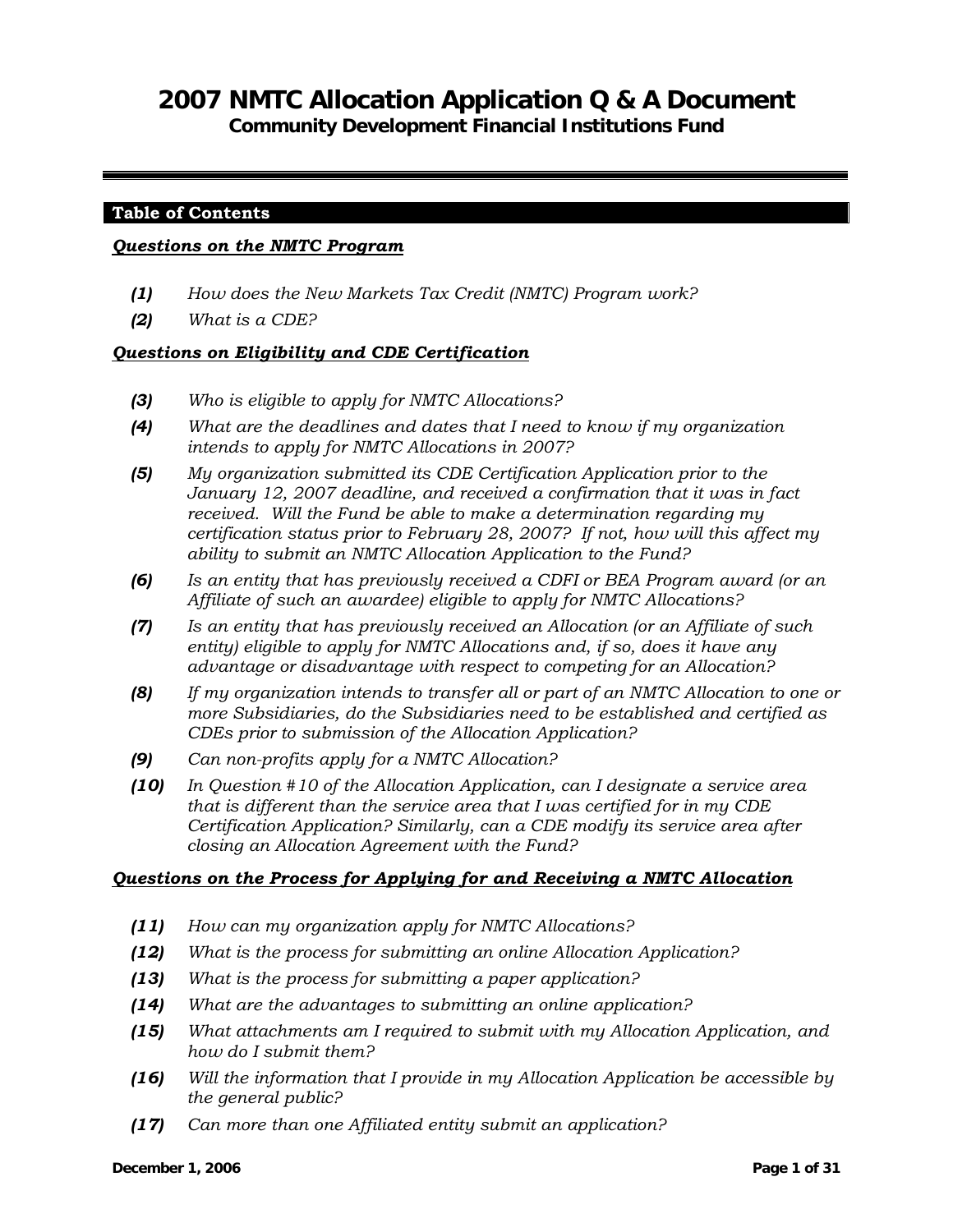- *(18) Can my organization apply for a NMTC Allocation on behalf of Subsidiary entities, as it did with its CDE Certification Application?*
- *(19) Are there any limitations with respect to using NMTCs, or the proceeds of QEIs, in conjunction with other CDFI Fund program awards?*
- *(20) When will the Fund make Allocation decisions? Can my organization start to offer NMTCs to investors as soon as it receives an Allocation?*
- *(21) What terms and conditions will be placed upon Applicants that receive NMTC Allocations from the Fund?*
- *(22) My organization applied for an Allocation of tax credits in a previous round. How do I access an electronic copy of that application and my debriefing document?*
- *(23) May I offer NMTCs to investors that made an investment in my organization before it received an Allocation of NMTCs?*
- *(24) Who can I contact if I have more specific questions?*

### *Questions on the NMTC Allocation Application Contents*

- *(25) When requesting NMTC Allocations from the Fund, should the Applicant ask for the total amount of equity it intends to raise through NMTCs, or should it ask for the total value of the tax credits that will be available to its investors?*
- *(26) Is there a limit to the total NMTC Allocation amount that an Applicant may request in the 2007 Allocation round?*
- *(27) If an Applicant indicates a minimum allocation amount (Q#61), will the applicant receive at least its minimum request if the applicant receives an allocation award?*
- *(28) How can I apply for a GO Zone allocation, and how will award determinations be made?*
- *(29) How do I complete the Allocation Application if my organization is a start-up entity?*
- *(30) If an Applicant intends to use part or all of the QEI proceeds to capitalize an Affiliate CDE (e.g., capitalize a Subsidiary CDE bank), how should it complete the Allocation Application?*
- *(31) Who can be considered a Controlling Entity, for purposes of demonstrating an organizational track record in the Business Strategy, Community Impact and Capitalization Strategy sections and in Exhibits A, C and E? Can an individual be considered a Controlling Entity? Can an Applicant have more than one Controlling Entity? Can an Applicant identify the parent of its parent company as a Controlling Entity?*
- *(32) If the Applicant (or Controlling Entity) engages in activities through one or more subsidiary entities, am I permitted to present these activities on a consolidated basis for the purposes of completing the tables in Exhibit A?*
- *(33) What data should I be providing in the tables in Exhibit A?*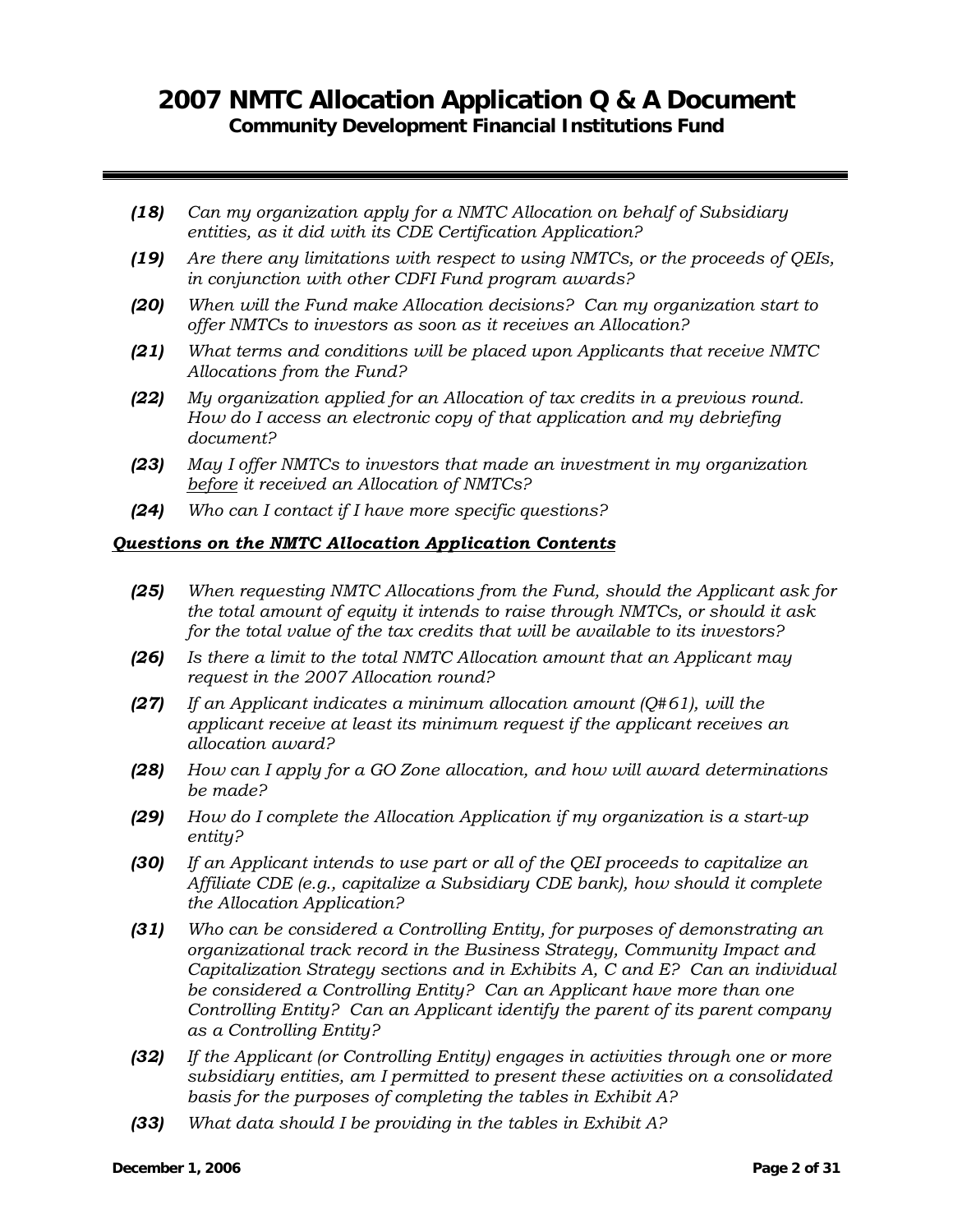- *(34) The Instructions in Exhibit A state that an Applicant that does not itself have a track record of activities may rely upon the track record of its Controlling Entity. What if the Applicant does have a track record of activities, but the track record is relatively limited in comparison to that of its Controlling Entity? May I choose instead to use the Controlling Entity's track record for the purpose of filling out the tables in Exhibit A?*
- *(35) There are some activities that are not clearly prohibited by the IRS Tax Regulations, but that are also not clearly allowed. If my business strategy falls within one of these more undefined areas, how will my application be scored by the Fund?*
- *(36) What is a non-real estate versus real estate QALICB?*
- *(37) Is there an example of what format the Fund would like to see in Questions #8a and 8b of the Allocation Application?*
- *(38) In Question #28 of the Allocation Application, how can an Applicant earn the 5 priority points for investing in Unrelated entities?*
- *(39) What are some examples of permissible and non-permissible activities for organizations that answer "yes" to Question #29b?*
- *(40) What documents are considered acceptable to demonstrate investor commitments for Table E1 and per Question #51?*
- *(41) My organization has not yet received commitments from its investors. Will this prevent it from scoring well under the Capitalization Strategy section of the application?*
- *(42) Tables 1-4 in Exhibit D include a column heading "Years with (or years providing services to) the Applicant." In completing this information, may a start-up entity refer to the years of service that an individual provided to its Controlling Entity?*
- *(43) Questions #32 and #33 in the Allocation Application ask the Applicant to quantify the community and economic impacts it hopes to achieve, and to describe the underlying methodologies and assumptions supporting its projections. Should such assumptions also include a discussion of means by which the Applicant intends to achieve its goals?*
- *(44) The Application includes several "Tips" informing Applicants that responses to certain questions may be used to populate fields in their Allocation Agreements, should they receive an allocation award. Are these the only application-specific items that will be included in the Allocation Agreements for 2007 round allocatees?*
- *(45) The Fund has provided clarifications in the Application that instruct Applicants to only reference in the Tables in Exhibit A, and in the narrative to Question #20, loans or investments that the Applicant (or its Controlling Entity) have directly originated and for which it has capital at risk. Does this suggest that developers or other entities that have not actually originated loans or investments are at a distinct disadvantage when applying for NMTC allocations?*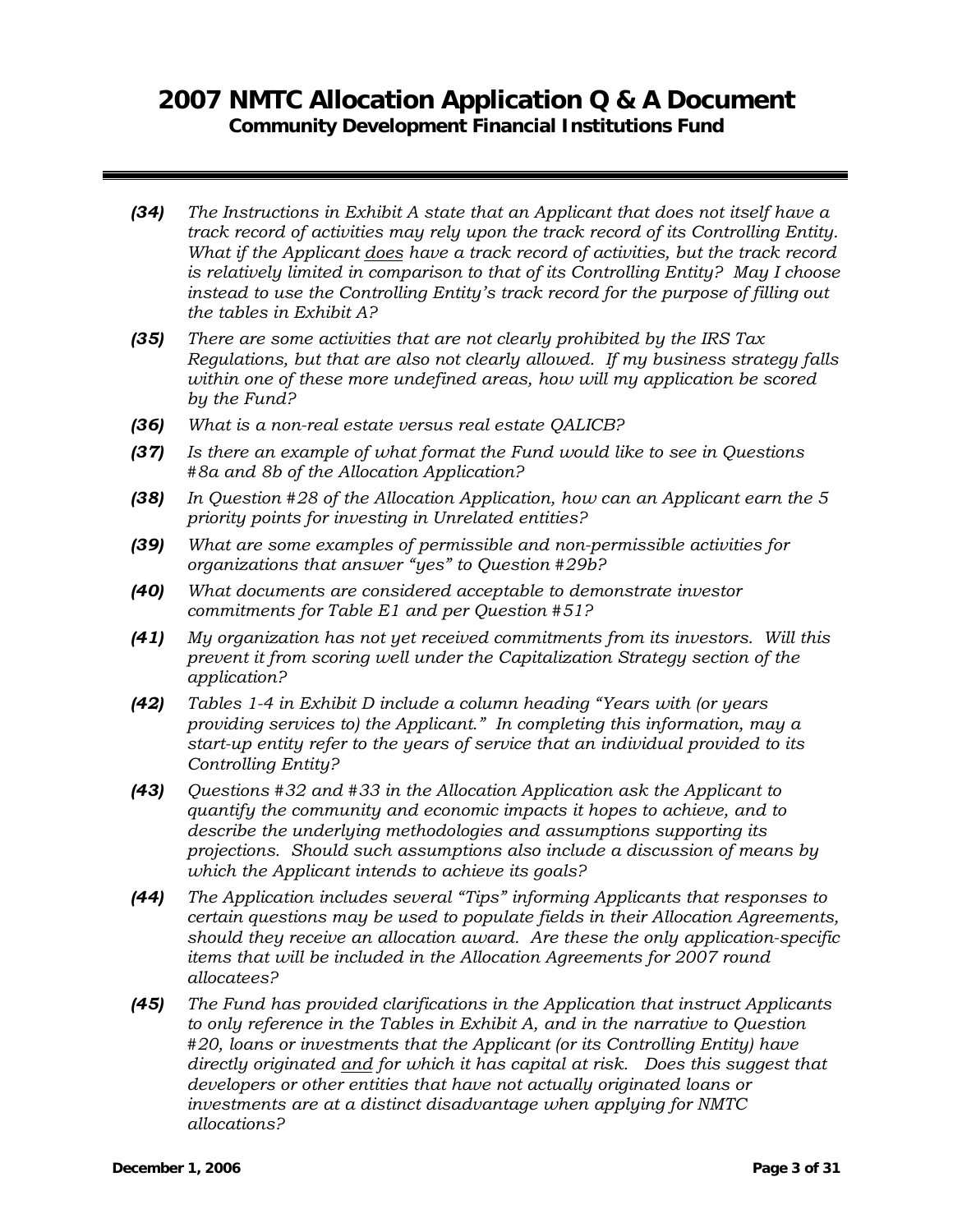### *Questions on the NMTC Program*

### *(1) How does the New Markets Tax Credit (NMTC) Program work?*

The NMTC Program permits taxpayers to claim a credit against Federal income taxes for Qualified Equity Investments (QEIs) made to acquire stock or a capital interest in designated Community Development Entities (CDEs). Designated CDEs must use substantially all of the proceeds from the QEIs to make Qualified Low-Income Community Investments (QLICIs). The tax credit provided to the investor (either the original holder or a subsequent purchaser) is claimed over a seven-year credit period. In each of the first three years, the investor receives a tax credit equal to five percent of the total amount paid for the stock or capital interest at the time of purchase. For the next four years, the value of the tax credit is six percent annually. The Community Development Financial Institutions Fund (the Fund) certifies CDEs on an ongoing basis, and allocates NMTC Allocations annually to select CDEs through a competitive application process.

#### *(2) What is a CDE?*

A CDE is any duly organized entity treated as a domestic corporation or partnership for federal tax purposes and that: (a) has a primary mission of serving, or providing investment capital for, low-income communities or lowincome persons; (b) maintains accountability to residents of low-income communities through their representation on any governing board of the entity or any advisory board to the entity; and (c) has been certified as a CDE by the Fund.

The Fund is currently accepting applications from organizations seeking designation as CDEs. An organization seeking such a designation should review the Fund's CDE Certification Guidance and a document titled "CDE Certification Q&A" prior to submitting its CDE Certification Application to the Fund. These documents are available on the Fund's website at www.cdfifund.gov. Community Development Financial Institutions (CDFIs) certified by the Fund and Specialized Small Business Investment Companies (SSBICs) licensed by the Small Business Administration (SBA) are deemed to automatically meet the requirements for certification as a CDE, and need only register on-line at the Fund's website at www.cdfifund.gov.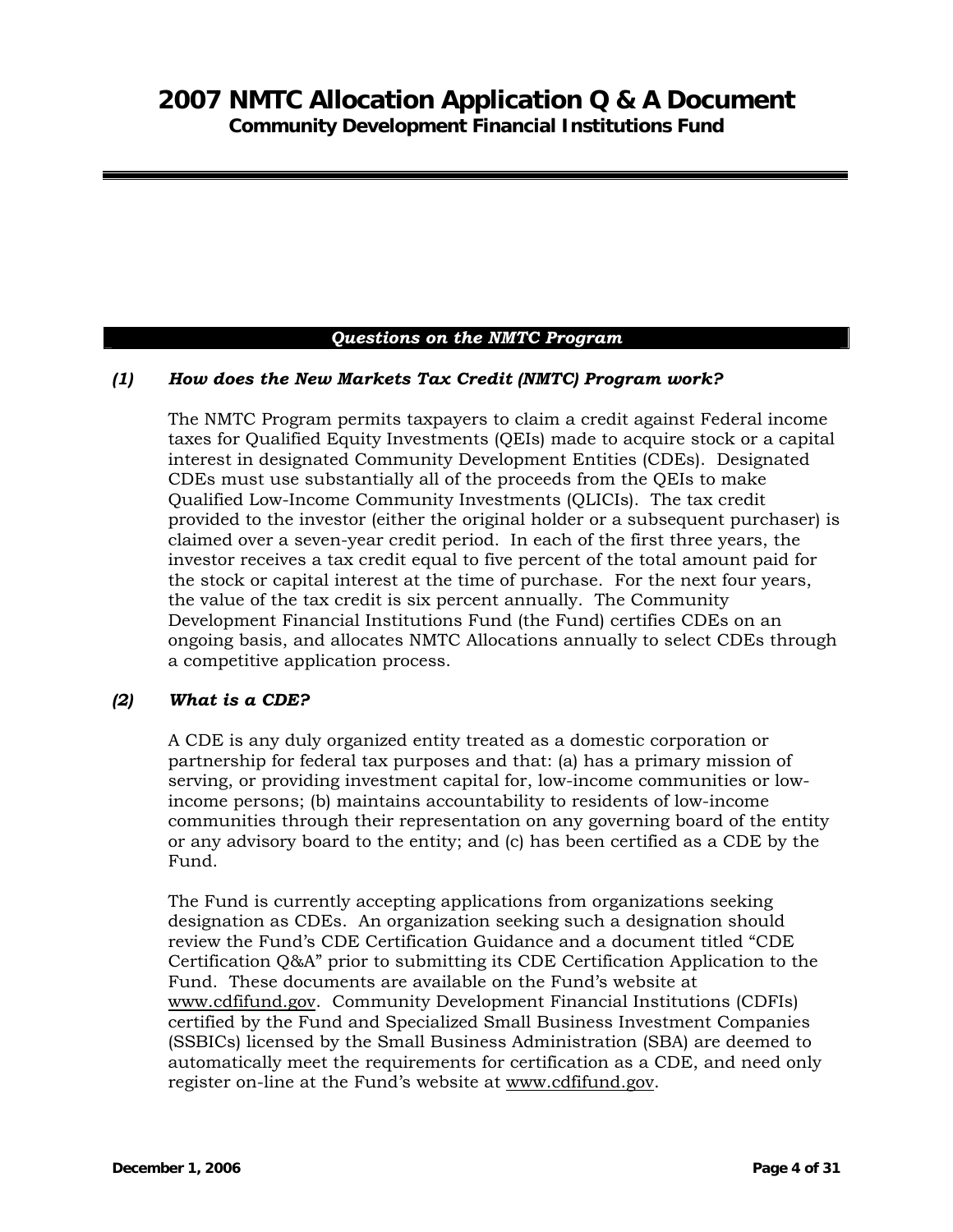**Community Development Financial Institutions Fund** 

### *Questions on Eligibility and CDE Certification*

### *(3) Who is eligible to apply for NMTC Allocations?*

In order to be eligible to apply for NMTC Allocations from the Fund in the 2007 Allocation round, an Applicant must: (a) be legally incorporated or formed as a domestic corporation or partnership for Federal tax purposes; (b) have a valid Employer Identification Number (EIN) at the time of application submission; and  $(c)$  be certified as a CDE by the Fund  $or$  have a CDE Certification</u> Application pending with the Fund. Entities seeking a 2007 NMTC Allocation must submit a CDE Certification Application that is Postmarked\* on or before **January 12, 2007**. **An entity whose CDE Certification Application is not received by the Bureau of Public Debt (BPD) within this timeframe is not eligible to apply for a 2007 NMTC Allocation.**

*\*As defined by 26 CFR 301. 7502-1. In general, the Fund will require a postmark date that is on or before the applicable deadline. The document must be in an envelope or other appropriate wrapper, properly addressed and deposited in the U.S. mail. The document may be delivered by the United States Postal Service or any other private delivery service designated by the Secretary of the Treasury. For more information on designated delivery services, please see IRS Notice 2002-62, 2002-2 C.B. 574* 

### *(4) What are the deadlines and dates that I need to know if my organization intends to apply for NMTC Allocations in 2007?*

| <b>Deadline</b>                                                                                                                        | Date                                            |
|----------------------------------------------------------------------------------------------------------------------------------------|-------------------------------------------------|
| If the Applicant has not yet been certified as<br>a CDE (see Q&A #3), its CDE Certification<br>Application must be                     | Postmarked on or before<br>January 12, 2007     |
| Notification of intent to submit a paper<br>Allocation Application (see $Q&A$ #13) must be<br>received by                              | $5:00 \text{ pm}$ , ET, on<br>February 14, 2007 |
| The last date to contact the Fund with any<br>questions regarding completion or<br>submission of the 2007 Allocation<br>Application is | $5:00 \text{ pm}$ , ET, on<br>February 26, 2007 |
| Request to modify CDE Certification service<br>area (see $Q&A$ #10) must be received by                                                | 5:00 pm, ET, on<br>February 28, 2007            |
| Online Allocation Applications must be<br>submitted electronically by                                                                  | 5:00 pm, ET, on<br>February 28, 2007            |
| Paper Allocation Applications (including)<br>attachments) must be                                                                      | Postmarked on or before<br>February 28, 2007    |
| Signature page and attachments for the<br>electronic application (see $Q&A$ #15) must<br>be                                            | Postmarked on or before<br>March 5, 2007        |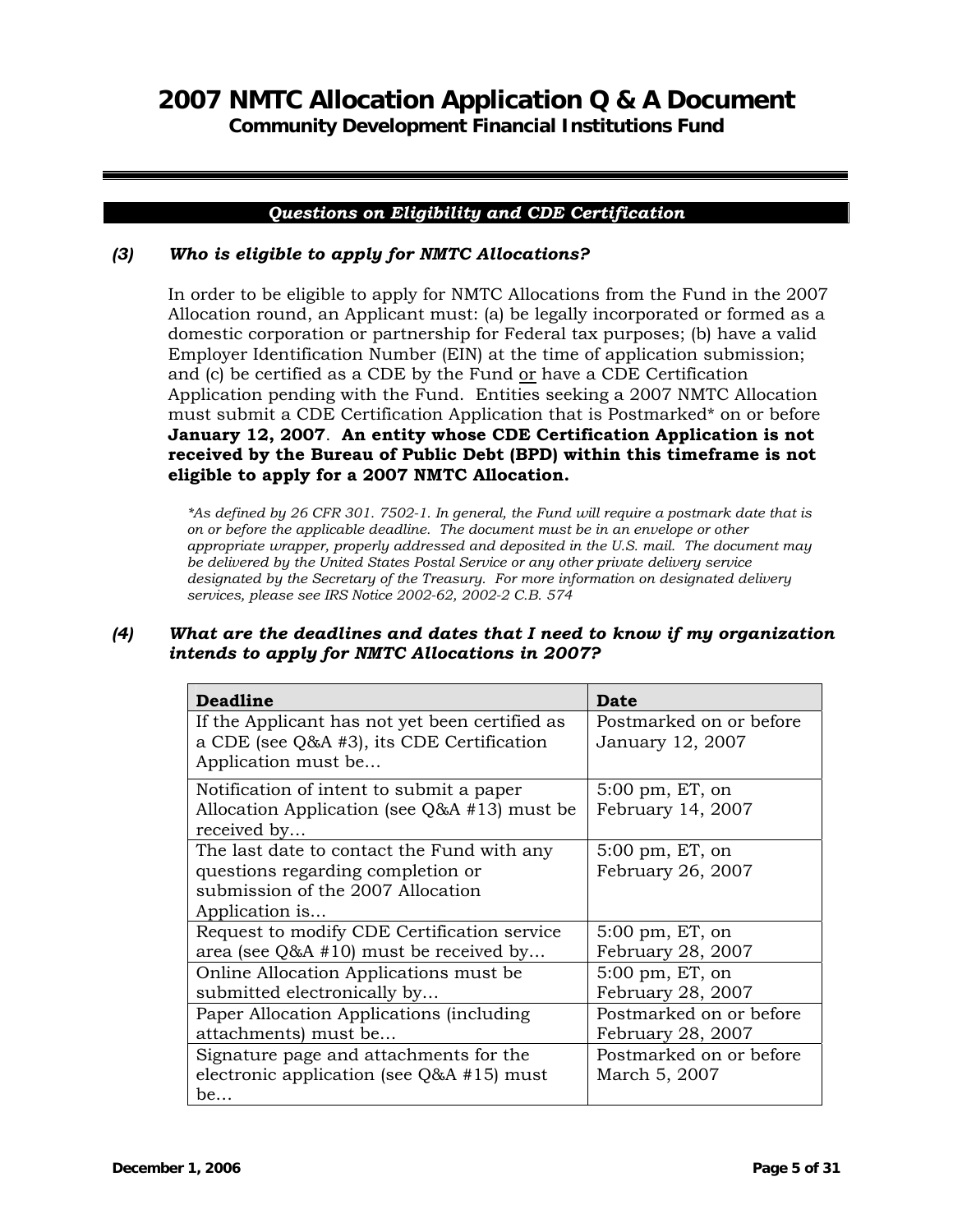# **2007 NMTC Allocation Application Q & A Document**

**Community Development Financial Institutions Fund** 

| <b>Deadline</b>                             | Date                   |
|---------------------------------------------|------------------------|
| Previous Allocatees must meet the necessary | February 15, 2007 (all |
| QEI issuance thresholds (see $Q&AA #7$ ) by | previous allocatees)   |

### *(5) My organization submitted its CDE Certification Application prior to the January 12, 2007 deadline, and received a confirmation that it was in fact received. Will the Fund be able to make a determination regarding my certification status prior to February 28, 2007? If not, how will this affect my ability to submit an NMTC Allocation Application to the Fund?*

Due to the volume of CDE Certification Applications that are expected to be submitted before the applicable deadline, the Fund may not complete reviews on all CDE Certification Applications prior to the applicable Allocation Application due date. However, the Fund will review Allocation Applications from organizations that have not yet received a certification determination, provided that their CDE Certification Applications were postmarked on or before January 12, 2007. The Fund will not make Allocation awards to organizations until such time as they have been certified as CDEs. Accordingly, organizations will likely know their certification status in advance of the award decisions.

### *(6) Is an entity that has previously received a CDFI or BEA Program award (or an Affiliate of such an awardee) eligible to apply for NMTC Allocations?*

Prior awardees of any component of the Fund's CDFI Program, Bank Enterprise Award (BEA) Program, or any other Fund program and prior Allocatees under the NMTC Program are eligible to apply for NMTC Allocation under the 2007 Allocation round, except as follows:

- (a) The Applicant has failed to meet its reporting requirements to the Fund, as set forth in a previously executed assistance, Allocation or award agreement(s), as of the NMTC Allocation Application deadline;
- (b) The Applicant has been found in default of a previously executed assistance, Allocation or award agreement, or such agreement has been terminated in default, within the 12-month period prior to the NMTC Allocation Application deadline;
- (c) The Applicant has a balance of "undisbursed funds" under such prior award(s), as of the NMTC Allocation Application deadline. "Undisbursed funds" are defined as: (i) in the case of prior BEA Program award(s), any balance of award funds equal to or greater than five percent of the total prior BEA Program award(s) that remains undisbursed more than three (3) years after the end of the calendar year in which the Fund signed an award agreement with the awardee; and (ii) in the case of prior CDFI Program or other Fund program award(s), any balance of award funds equal to or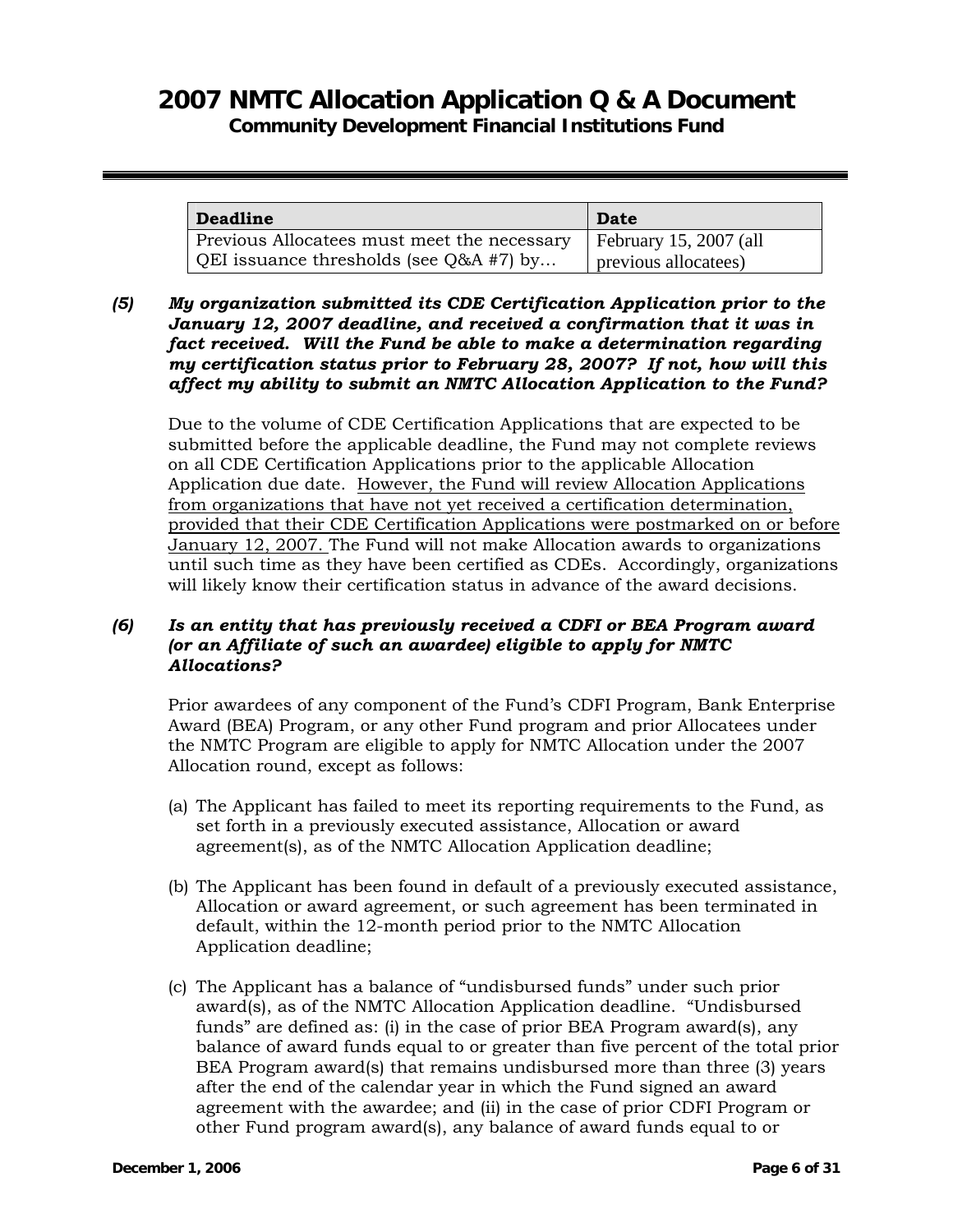greater than five percent of the total prior award(s) that remains undisbursed more than two (2) years after the end of the calendar year in which the Fund signed an assistance agreement with the awardee.

In a case where another entity that Controls the Applicant, is Controlled by the Applicant or shares common management officials with the Applicant (as determined by the Fund), is a prior Fund awardee under any Fund program, and has a balance of undisbursed funds under said prior award(s), as of the NMTC Allocation Application deadline, the Fund will include the combined awards of the Applicant and such affiliated entities when calculating the amount of undisbursed funds; and

(d) The Applicant has been debarred from applying under any Fund program, as of the NMTC Allocation Application deadline.

Furthermore, if the Applicant has (i) submitted complete and timely reports to the Fund that demonstrate noncompliance with a previous assistance, Allocation, or award agreement; and (ii) the Fund has yet to make a final determination regarding the outcome of this noncompliance, the Fund will consider the Applicant's NMTC Allocation Application pending full resolution, in the sole determination of the Fund, of the noncompliance.

If an Applicant is a prior awardee or Allocatee (or if a prior Fund awardee or Allocatee Controls the Applicant, is Controlled by the Applicant or shares common management officials with the Applicant, as determined by the Fund), during the review process, the Fund will also consider the extent to which the prior awardee or Allocatee has failed to comply with the terms and conditions and other requirements of its previous or existing assistance, Allocation or award agreements with the Fund. **Please refer to the 2007 NOAA for more detailed information about the criteria regarding the eligibility of previous awardees and/or Allocatees.**

Accordingly, Applicants that are prior awardees or Allocatees under any other Fund program are advised to:

- (a) Submit all required reports by the deadlines specified in the assistance, Allocation or award agreements governing said prior awards or Allocations and to comply with all requirements found therein;
- (b) Contact the appropriate program operations representative of the Fund to ensure that all necessary actions are underway for the disbursement of any outstanding balance of prior awards (non-NMTC Program); and
- (c) Confirm that any entity that Controls the Applicant, is Controlled by the Applicant or shares common management officials with the Applicant, and is a prior Fund awardee or Allocatee, has submitted all required reports to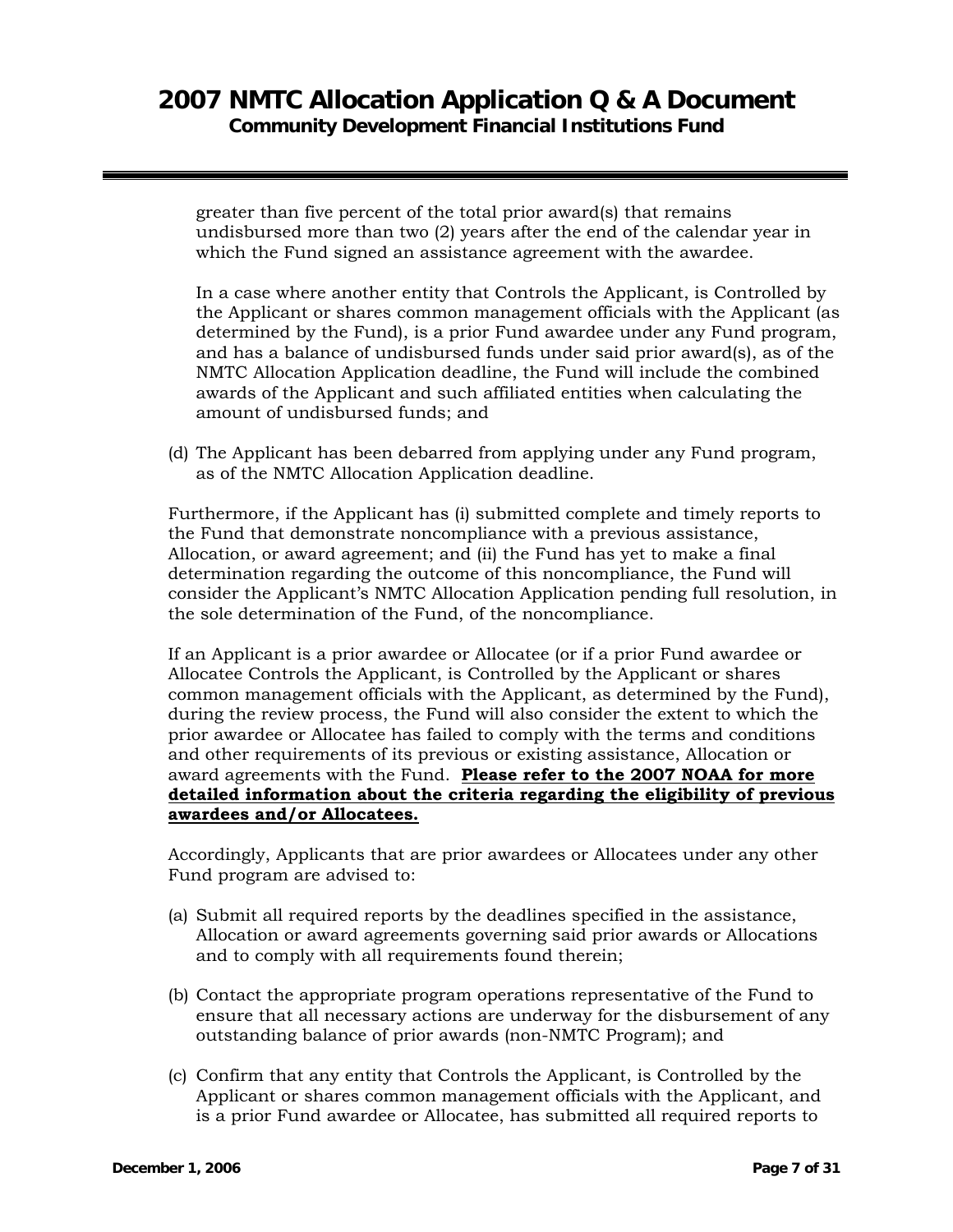the Fund and is taking all necessary actions for the disbursement of any outstanding balances of any prior Fund awards (non-NMTC Program).

### *(7) Is an entity that has previously received an Allocation (or an Affiliate of such entity) eligible to apply for NMTC Allocations and, if so, does it have any advantage or disadvantage with respect to competing for an Allocation?*

Success in a prior round of the NMTC Program or any of the Fund's other programs is not a predictor of success in this round of the NMTC Program.

An Allocatee in the first round of the NMTC Program (CY 2001-2002) is not eligible to receive a NMTC Allocation pursuant to this NOAA unless the Allocatee can demonstrate by 11:59 p.m. on February 15, 2007, it has: (i) issued and received funds in-hand from its investors for at least 80% of its QEIs relating to its CY 2001-2002 NMTC Allocation; OR (ii) issued and received cash from its investors for at least 60% of its QEIs relating to its first round AND that at least 100% of its total CY 2001-2002 NMTC Allocation has been exchanged for funds in-hand from or has been committed by its investors. A prior Allocatee in the second round of the NMTC Program (CY 2003-2004) is not eligible to receive a NMTC Allocation pursuant to this NOAA unless the Allocatee can demonstrate that, by 11:59 p.m. on February 15, 2007, it has: (i) issued and received funds in-hand from its investors for at least 60% of its QEIs relating to its CY 2003-2004 NMTC Allocation; OR (ii) issued and received funds in-hand from its investors for at least 50% of its QEIs relating to its second round AND that at least 80% of its total CY 2003-2004 NMTC Allocation has been exchanged for funds in-hand from or has been committed by its investors.

A prior Allocatee in the third round of the NMTC Program (CY 2005) is not eligible to receive a NMTC Allocation pursuant to this NOAA unless the Allocatee can demonstrate that, by 11:59 p.m. on February 15, 2007, it has: (i) issued and received funds in-hand from its investors for at least 50% of its QEIs relating to its CY 2005 NMTC Allocation; OR (ii) issued and received fund inhand from its investors for at least 40% of its QEIs relating to its third round AND that at least 80% of its total CY 2005 NMTC Allocation has been exchanged for funds in-hand from or has been committed by its investors.

A prior Allocatee in the fourth round of the NMTC Program (CY 2006) is not eligible to receive a NMTC Allocation pursuant to this NOAA unless the Allocatee can demonstrate that, by 11:59 p.m. on February 15, 2007, it has: (i) issued and received funds in-hand from its investors for at least 50% of its QEIs relating to its CY 2006 NMTC Allocation; OR (ii) issued and received funds inhand from its investors for at least 20% of its QEIs relating to its fourth round allocation AND that at least 60% of its total CY 2006 NMTC Allocation has been exchanged for funds in-hand from or has been committed by its investors. Further, an entity is not eligible to receive a NMTC Allocation pursuant to this NOAA if another entity that Controls the Applicant, is Controlled by the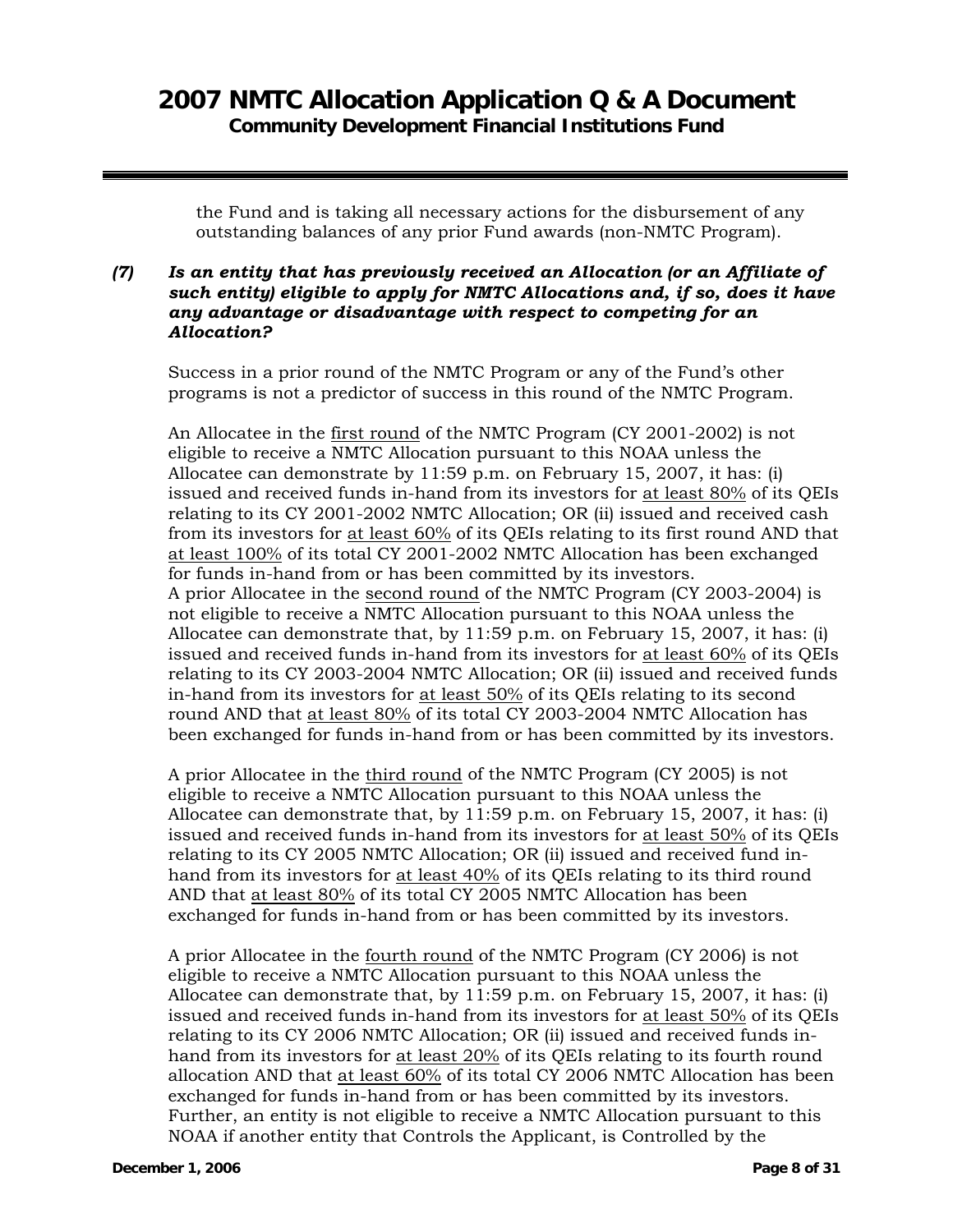Applicant or shares common management officials with the Applicant (as determined by the Fund) is a prior Allocatee and has not, as of February 15, 2007 met the requirements for the issuance and/or commitment of QEIs as set forth above for the Allocatees in the first, second, or third rounds of the NMTC Program.

Fourth Round GO Zone Allocatees are NOT required to meet the above Qualified Equity Investment issuance and commitment thresholds with regard to the GO Zone allocations.

Applicants that have received allocations in multiple rounds of the NMTC Program that fail to meet the QEI issuance requirements set forth above may still be deemed eligible for consideration under the 2007 application round, provided that the applicant can demonstrate that, as of 11:59 p.m. ET on February 15, 2007, it has issued and received funds in-hand from its investors for at least 70% of its QEIs relating to its cumulative allocation amounts from prior NMTC Program rounds (CY 2002-2006), exclusive of GO Zone allocations in the CY 2006 allocation round.

The Fund will only count as "issued" those QEIs that have been recorded and finalized in the Fund's Allocation Tracking System by **the respective deadlines**. Allocatees and their Subsidiary transferees, if any, are advised to access the Fund's Allocation Tracking System to record and finalize each QEI that they issue to an investor in exchange for cash.

"Funds in-hand" means investment proceeds received from the investor. It does not include investments that have been have been committed but funds not yet received.

"Committed" QEIs are only those Equity Investments that are evidenced by a written, signed document in which an investor: (i) commits to disburse the remaining investment proceeds to the Allocatee in a specified amount and on specified terms; (ii) has made an initial disbursement of the investment proceeds to the Allocatee, and such initial disbursement has been recorded in ATS as a Qualified Equity Investment; (iii) commits to disburse the remaining investment proceeds to the Allocatee based on specified amounts and payment dates; and (iv) commits to make the final disbursement to the Allocatee no later than February 15, 2009. The Applicant will be required, upon notification from the Fund, to submit adequate documentation to substantiate the required issuances of and commitments for QEIs.

### *(8) If my organization intends to transfer all or part of an NMTC Allocation to one or more Subsidiaries, do the Subsidiaries need to be established and certified as CDEs prior to submission of the Allocation Application?*

No. An Applicant will not be required to form and secure CDE certification for Subsidiary entities prior to the submission of its Allocation Application.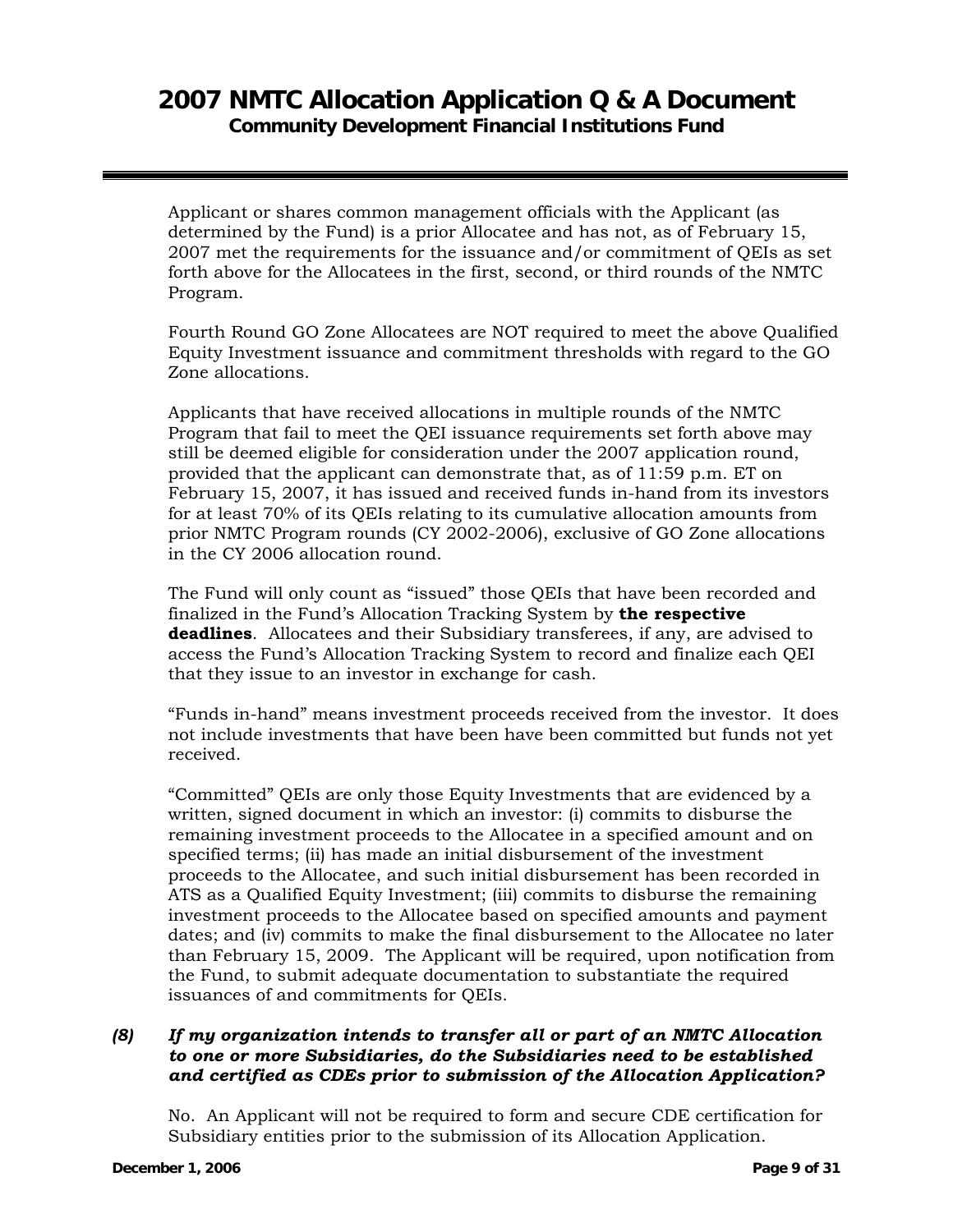However, once selected for an Allocation, the Allocatee will not be permitted to transfer any of its Allocation to Subsidiaries unless those Subsidiaries have been: (a) certified as CDEs by the Fund; and (b) identified by name in the Allocatee's Allocation Agreement. If an Allocatee requests, the Fund may, in its sole discretion, amend the Allocatee's Allocation Agreement to add Subsidiary entities that were not yet formed and/or certified as CDEs at the time of the Allocatee's receipt of a NMTC Allocation.

### *(9) Can non-profits apply for a NMTC Allocation?*

Because NMTCs can only be offered to taxable investors that purchase stock or capital interest in a CDE, only for-profit CDEs may offer NMTCs to their investors. However, a non-profit entity may apply for a NMTC Allocation with the intention of transferring the Allocation to one or more for-profit Subsidiaries. The for-profit Subsidiaries do not have to be formed at the time the non-profit CDE applies for NMTC Allocations. However, the Subsidiary transferee: (i) should submit a CDE Certification Application to the Fund within 30 days after the non-profit Applicant receives a Notice of Allocation from the Fund; and (ii) must be certified as a CDE prior to entering into an Allocation Agreement with the Fund. The NMTC Allocation transfer must be pre-approved by the Fund, in its sole discretion, and will be a condition of the Allocation Agreement.

#### *(10) In Question #10 of the Allocation Application, can I designate a service area that is different than the service area that I was certified for in my CDE Certification Application? Similarly, can a CDE modify its service area after closing an Allocation Agreement with the Fund?*

The service area designated in Question #10 of the NMTC Allocation Application must be consistent with (i.e., identical to or a subset of) the service area that the Applicant was certified for in its CDE Certification approval letter, or in the case of an Applicant that has not yet been certified, the service area requested in its CDE Certification Application. The CDE certification process does not require a CDFI or SSBIC to designate a service area, but the Fund expects a CDE that is a CDFI to designate areas consistent with its target market designated under the CDFI Program.

In the event that an Applicant who is not a CDFI/SSBIC intends to amend its CDE certification service area prior to submitting its Allocation Application, it may do so by sending an email to the CDFI Fund's Helpdesk at cdfihelp@cdfi.treas.gov, with the subject line, "NMTC Program: Revision of Service Area." In this email, a CDE should include, for itself and any Subsidiary CDEs for which it is seeking to amend a service area: (1) the CDE certification control number; (2) the initial service area designated by the CDE, as well as the revised service area that the organization intends to serve; and (3) a revised Accountability Chart, indicating the most current list of board members and how they are representative of Low-Income Communities in the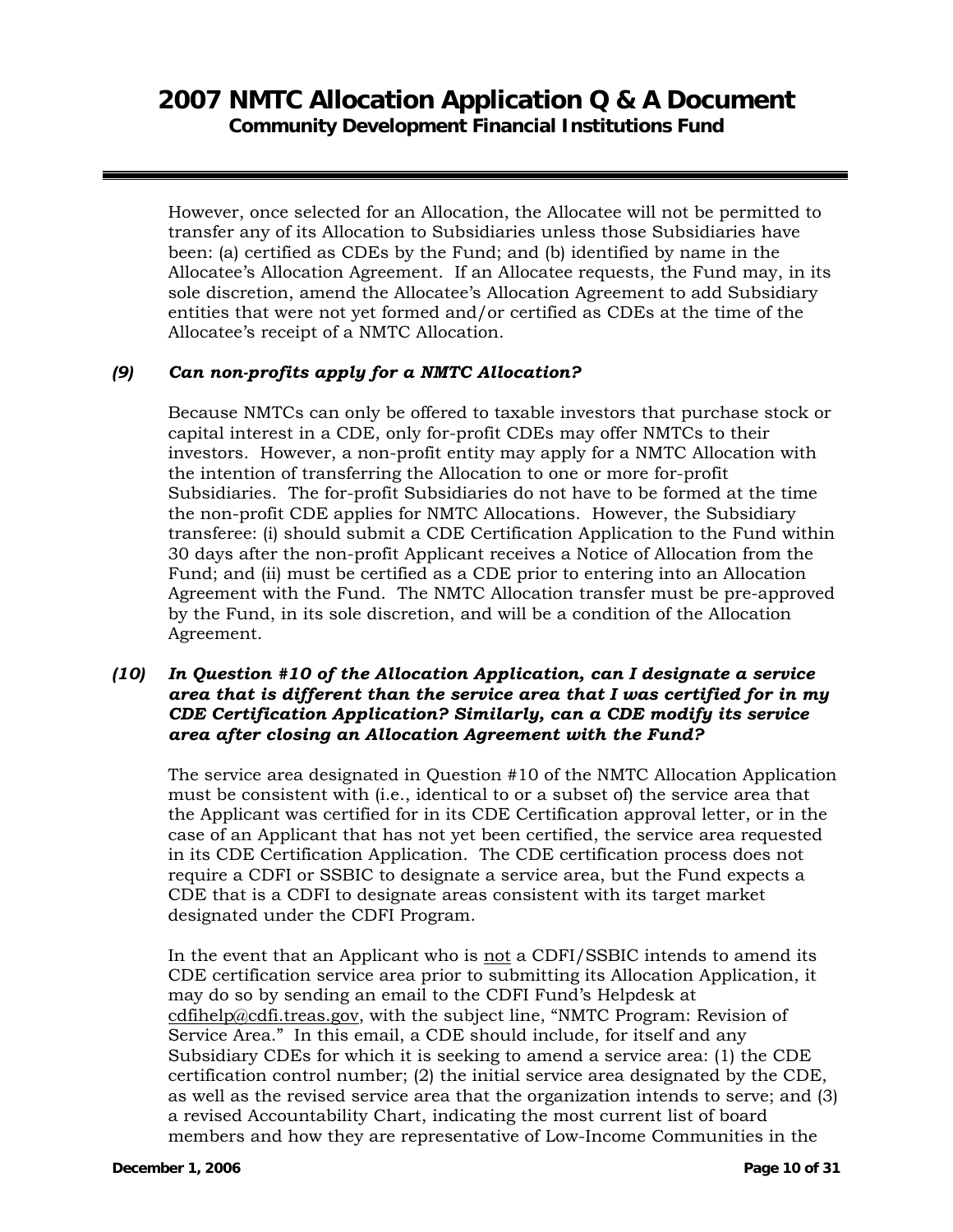revised service area. If a CDFI would like to amend its target market, it should contact the program operations staff at cdfihelp@cdfi.treas.gov or by calling (202) 622-6355 for additional instructions. **Organizations that would like an amended service area to be considered in the context of their 2007 NMTC Allocation Application must submit this information to the Fund no later than 5:00 pm Eastern Time on February 28, 2007.**

Subsequent to closing an Allocation Agreement with the Fund, an Allocatee may request to modify its Allocation Agreement and CDE certification documents as necessary to broaden its service area to include a market that was not identified at the time of the Allocatee's receipt of an NMTC Allocation and/or initial certification as a CDE. The Fund will review such requests on a case-by-case basis to ensure, among other things, that the CDE is appropriately accountable to Low-Income Communities in its amended service area.

*Questions on the Process for Applying for and Receiving a NMTC Allocation* 

### *(11) How can my organization apply for NMTC Allocations?*

An organization interested in applying for NMTC Allocations in the 2007 round must submit its Allocation Application **no later than 5:00 pm Eastern Time on February 28, 2007.** The Fund expects all Applicants to submit online Allocation Applications. Beginning on or about December 1, 2006, Applicants may access the online Allocation Application by logging in through myCDFI-Fund on the Fund's website at www.cdfifund.gov. Applicants that have not already done so are encouraged to register a user account through myCDFI-Fund as soon as possible. Please contact the Fund's IT Help Desk at (202) 622-  $2455$  or ithelpdesk@cdfi.treas.gov if you are having problems registering under myCDFI-Fund. (For more information on submitting an online Allocation Application, see response to Q&A #12.)

Applicants that are unable to submit an online Allocation Application may submit a paper application, provided that they **submit a Paper Application Submission Form to the Fund no later 5:00 pm Eastern Time on February 14, 2007.** (For more information on submitting a paper application, see response to Q&A #13.)

#### *(12) What is the process for submitting an online Allocation Application?*

To apply online, Applicants must have: (1) Internet Explorer 5.5 or higher or Netscape Navigator 6.0 or higher, and (2) Windows 98 or higher (or other system compatible with the above Explorer and Netscape software). Ideally, Applicants should have a 56 Kbps Internet connection, however, Applicants can use the online Allocation Application with a slower Internet connection. Additionally, as noted in Q&A #11, you will need to establish an account with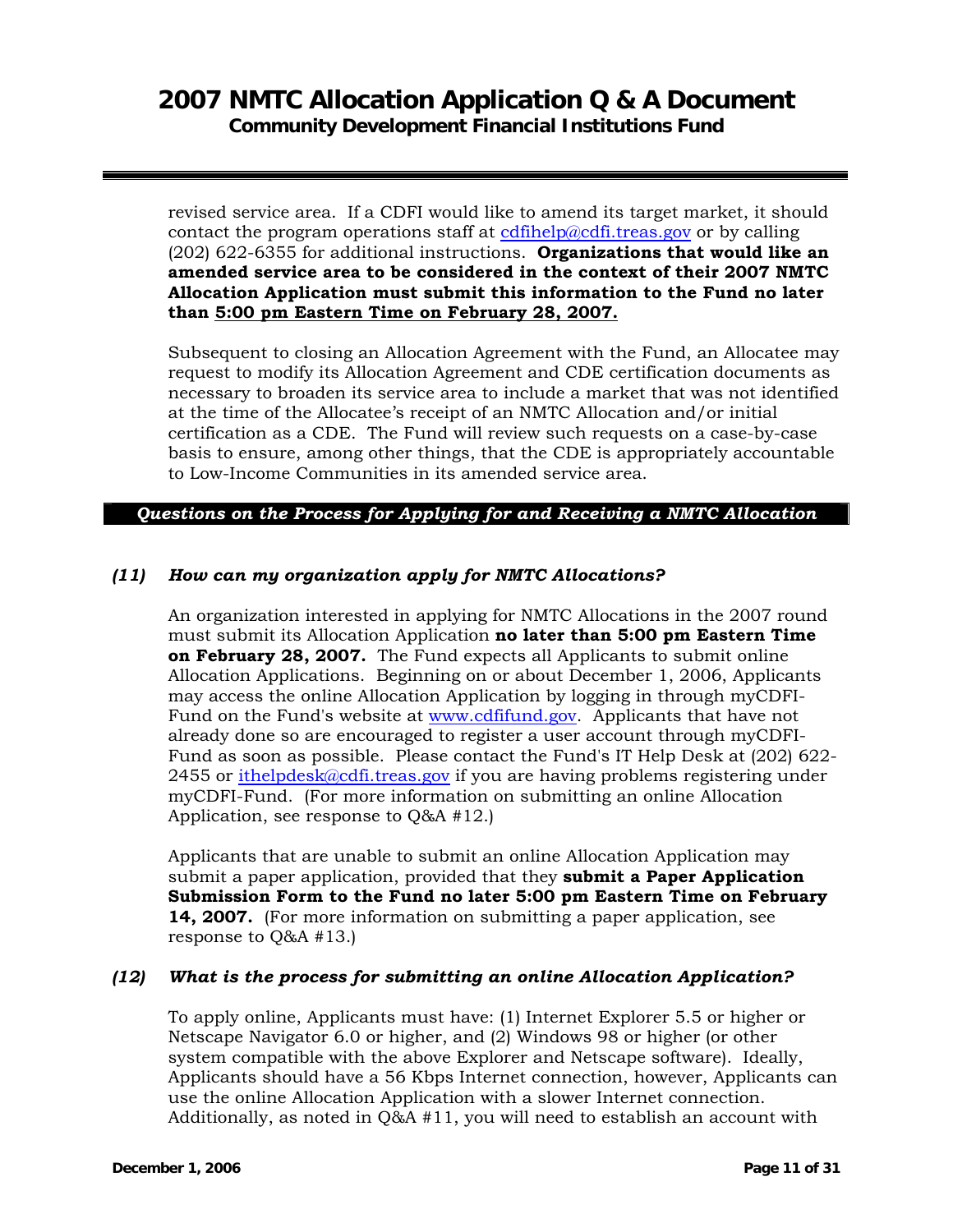myCDFI-Fund (via the Fund's website www.cdfifund.gov) to access the online Allocation Application.

**Start filling in the online application early.** The Fund advises Applicants not to type narrative responses directly into the online Allocation Application. The Fund recommends that Applicants use another program (e.g., Microsoft Word) to type narrative responses, which may then be copied and pasted into the appropriate sections of the online Allocation Application. This will help protect you against any potential data loss (e.g., if the Applicant's current online session times out, and the online Allocation Application logs the Applicant out automatically).

**Keep narrative responses brief and concise.** Applicants will be limited in the length of their responses. In most questions, the Applicant will be limited to responses of no more than 3,500 characters (including spaces and punctuation), or approximately ¾ of a page of text. In questions that require longer responses, the Applicant will be permitted to enter up to 25,000 characters, or approximately 5 pages of text. Specific character limitations are clearly identified in each question requiring a narrative response. The electronic application will automatically truncate a response once it has exceeded the character limits, so be sure to review your response and edit as necessary to ensure it complies with the stated character limitations. All narrative answers must be in text form only. The online Allocation Application will not accept any special formatting (e.g., bolding or underlining), charts, tables or other graphics not required in the application.

#### *(13) What is the process for submitting a paper application?*

Prior to submitting a paper application, Applicants must first submit a "NMTC Paper Application Submission Form" no later than 5:00 pm, ET, on **February 14, 2007**. Organizations that do not submit a form by that date will not be allowed to submit a paper application. This form is available on the Fund's website at www.cdfifund.gov. Such notification must be submitted by facsimile at (202) 622-7754 to the attention of the Fund's Chief Information Officer and should include an explanation of why the Applicant is not capable of submitting an online Allocation Application. The Fund will provide information on the procedures for submission of a paper application at that time.

The paper format will allow for the same amount of space for answering questions as the electronic application form..

Since the Fund will require organizations that are awarded NMTC Allocations to submit compliance and monitoring reports and data via a web-based internet system, an Applicant that submits a paper application is advised to address, in its narrative response to Question #40 under Management Capacity, Program Compliance Experience, how it will have the resources to comply with the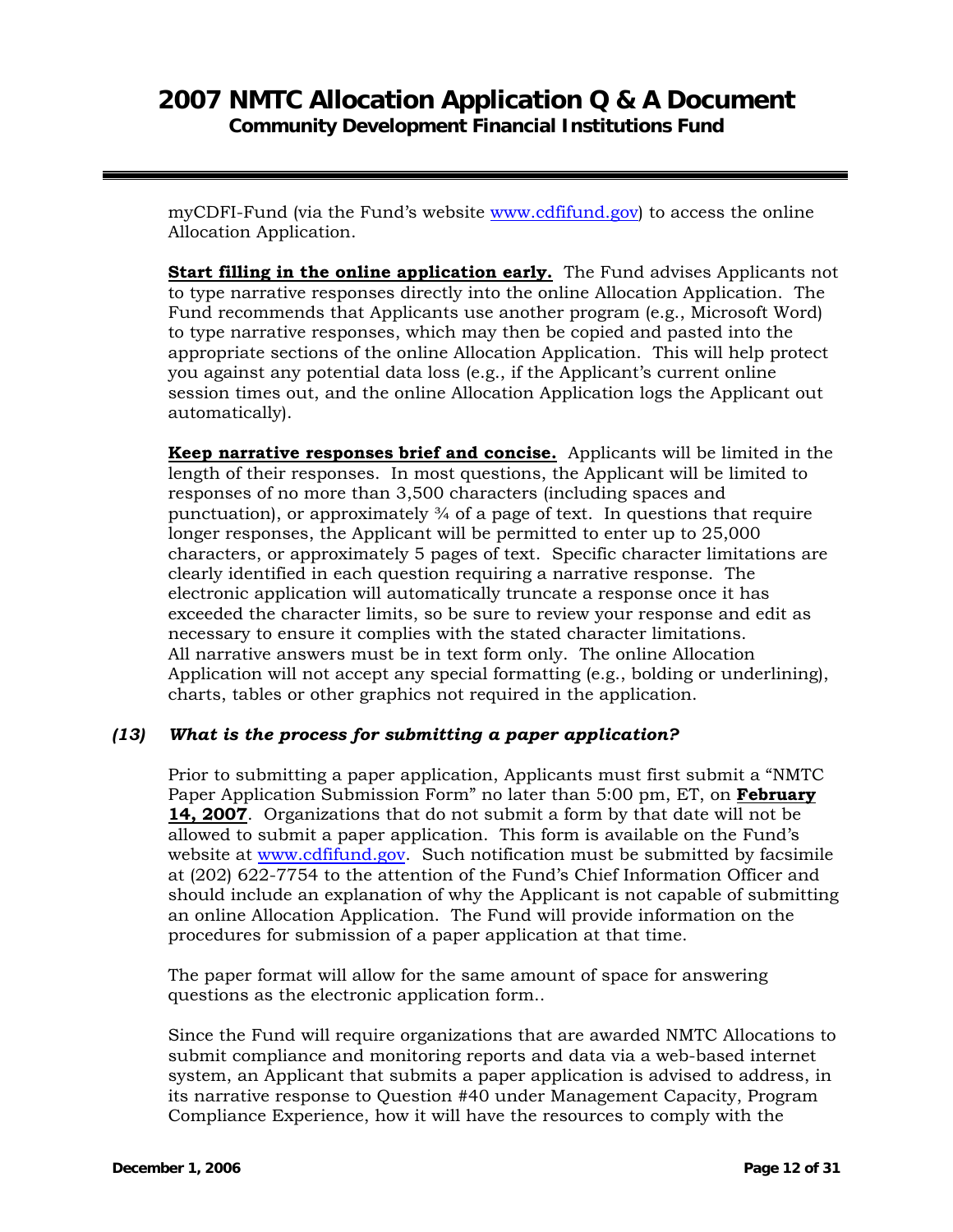Fund's future web-based reporting requirements, if provided an NMTC Allocation.

#### *(14) What are the advantages to submitting an online application?*

Applicants that apply using the online Allocation Application will be able to save any data or information into the system, exit and later reenter the online Allocation Application throughout the application period. The system will also provide the Applicant with various prompts and error messages to assist the Applicant in providing accurate and complete responses to all Allocation Application questions.

Furthermore, Applicants choosing to submit a paper application may experience delays in notification of Allocation decisions and delays in the draw down of tax credits – since these activities will be expedited by the Fund's ability to quickly retrieve data from our online Allocation Application system.

### *(15) What attachments am I required to submit with my Allocation Application, and how do I submit them?*

**Only those attachments requested by the Fund will be considered as part of the review process.** Furthermore, the Fund will not accept any revisions or amendments to an application or the attachments once they have been submitted for review. The attachments requested by the Fund in the NMTC Allocation Application are as follows:

- An unmodified signature page, signed by the Authorized Representative;
- Investor letters to support data provided in Table E1;
- Investor letters to support data provided in Question #51; and
- Organizational charts as requested in Question #36.

Once you have submitted your online Allocation Application, the system will provide instructions for submitting the signature page and any relevant attachments. The authorized representative must sign the unmodified, signature page. An original and four copies of this signed signature page, and all attachments (in a single package), should be sent to the Bureau of Public Debt, as instructed in the application materials, and must be postmarked on or before March 5, 2007.

Some delivery companies do not provide overnight delivery to BPD's location. It is the Applicant's responsibility to check this information and track the package for date and time of delivery. **If a signature page, with the correct signature, is not received by the applicable deadline, the entire Allocation Application will be rejected without further review.** If other attachments are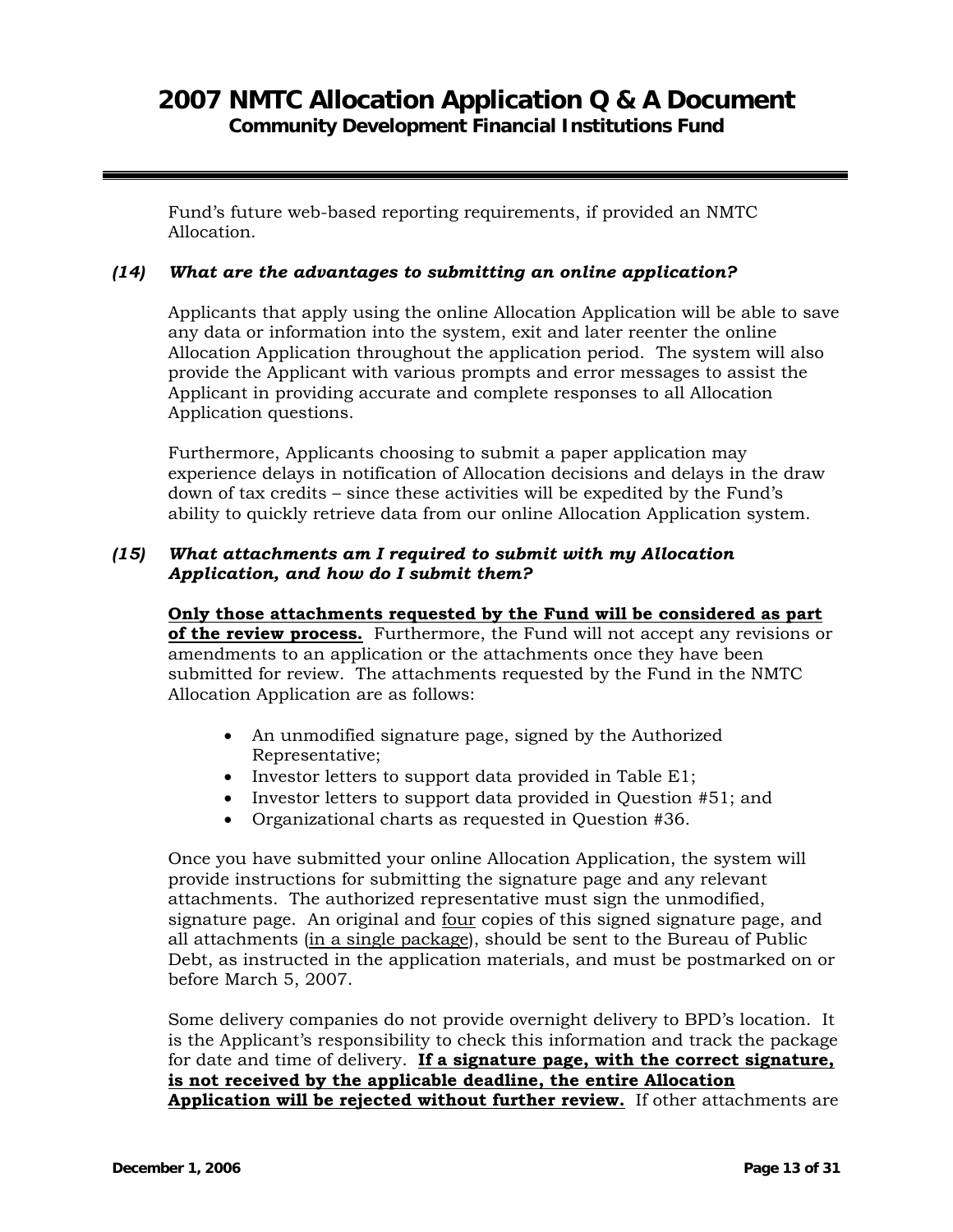not received by the applicable deadline, then these items will not be given consideration as part of the review process.

### *(16) Will the information that I provide in my Allocation Application be accessible by the general public?*

The CDFI Fund will not publicly post any proprietary information submitted by an individual Applicant. However, any information submitted by an Applicant in its Allocation Application is subject to the Freedom of Information Act (5 U.S.C. 552) and/or other Department of Treasury regulations or other laws. In general, FOIA makes a federal agency record available to the public, unless the information requested is exempt from disclosure. Trade secrets and commercial or financial information submitted by an Applicant, that are privileged or confidential, are generally exempt from disclosure pursuant to the FOIA. Applicants should consult their own attorneys for further guidance on this matter.

### *(17) Can more than one Affiliated entity submit an application?*

No. **Entities that are Affiliates may only collectively submit one Allocation Application per year under the NMTC Program.** An Affiliate is an entity that Controls, is Controlled by or is under common control with another entity (as determined by the Fund). Both the terms "Affiliate" and "Control" are defined in the Glossary of Terms that accompanies the Allocation Application. As an example, entity ABC is Controlled by entity XYZ. XYZ also Controls entity DEF, which in turn Controls entity HIJ. ABC, XYZ, DEF and HIJ are all considered Affiliates. Only one of these entities can submit an application in any given round. An Applicant may, however, under certain circumstances submit a consolidated application on behalf of one or more Subsidiary entities (see Q&A #18).

In addition, an entity (or its Subsidiary Allocatees) that receives an allocation may not become an Affiliate or member of a common enterprise (as defined below) with another entity (or its Subsidiary Allocatees) that receives an allocation in the same allocation round at any time after the submission of an Allocation Application to the Fund. This prohibition, however, will not apply when an investor: (i) makes QEIs in multiple Allocatees (or Subsidiary Allocatees) from the same allocation round; (ii) was not an Affiliate of any of the Allocatees (or Subsidiary Allocatees) prior to making the QEIs; and (iii) obtains Control of such Allocatees or (Subsidiary Allocatees) solely through common ownership and/or control of their investment decisions after the QEI is made.

In addition to assessing whether Applicants meet the definition of the term "Affiliate", the Fund will consider: (i) whether the activities described in applications submitted by separate entities are, or will be, operated or managed as a common enterprise that, in fact or effect, could be viewed as a single entity; and (ii) whether the business strategies and/or activities described in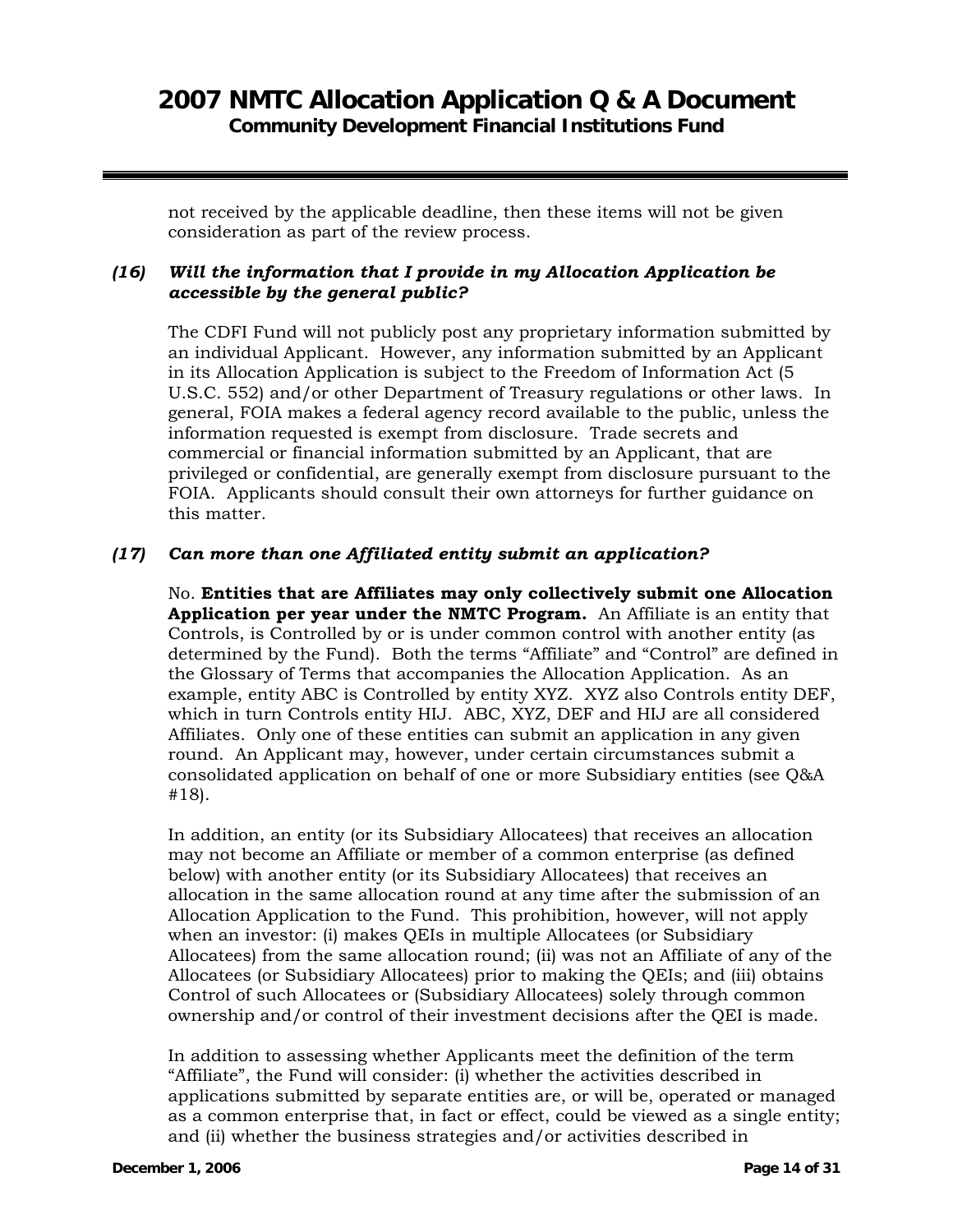applications submitted by separate entities are so closely related that, in fact or effect, they could be viewed as substantially identical applications. In such cases, the Fund reserves the right either to reject all applications received from all such entities or to select a single application as the only one that will be considered for an Allocation.

The Fund reserves the right to examine all facts and circumstances in determining whether multiple entities may constitute a "common enterprise." In evaluating whether multiple entities constitute a common enterprise, the Fund will consider, among other things, whether such entities share: (i) principal or senior management staff or governing or advisory board members; (ii) investments and projects; (iii) investors or other funding sources; (iv) marketing and advertising; or (v) office space or other physical resources. At a minimum, a common enterprise would be deemed to exist if a single organization (either on its own or through Affiliated entities] were to Control (as such term is defined by the Fund) multiple organizations that apply for allocations in the same allocation round such that these organizations could, in fact or effect, be viewed as a single entity

**Example 1 [not permissible]:** ABC and DEF are unaffiliated entities, and each applies for an allocation of tax credits. ABC and DEF each receives an allocation award, and each enters into an Allocation Agreement with the Fund. Subsequently, both organizations contract with a management company (GHI) and, in its role as manager, GHI controls the general management, operations and investment decisions of ABC and DEF. ABC and DEF would be considered Affiliates and part of a common enterprise due to the common management control of GHI, and ABC and DEF would be in violation of their Allocation Agreements and subject to all of the remedies available to the Fund therein.

**Example 2 [permissible]:** ABC and DEF are unaffiliated entities, and each applies for an allocation of tax credits. ABC and DEF each receive an allocation award, and each enters into an Allocation Agreement with the Fund. Subsequently, each organization contracts with GHI to provide discreet and specific consulting and/or management services (e.g., compliance monitoring; loan underwriting], but at no time will GHI assume control over the general management, operations or investment decisions of ABC or DEF. In addition, the parties do not share any of the other items enumerated as indicia of a common enterprise, as set forth above. ABC, DEF and GHI would not be considered Affiliates or part of a common enterprise.

**Example 3 [permissible]:** ABC and DEF are unaffiliated entities, and each applies for an allocation of tax credits. ABC and DEF each receive an allocation award of \$1,000,000, and each enters into an Allocation Agreement with the Fund. JKL is an investor. JKL makes a \$990,000 QEI into ABC and a \$990,0000 QEI into DEF, and receives a 99% ownership interest in each of the two organizations. In addition to Controlling both organizations through ownership, JKL exercises Control over the investment decisions of each entity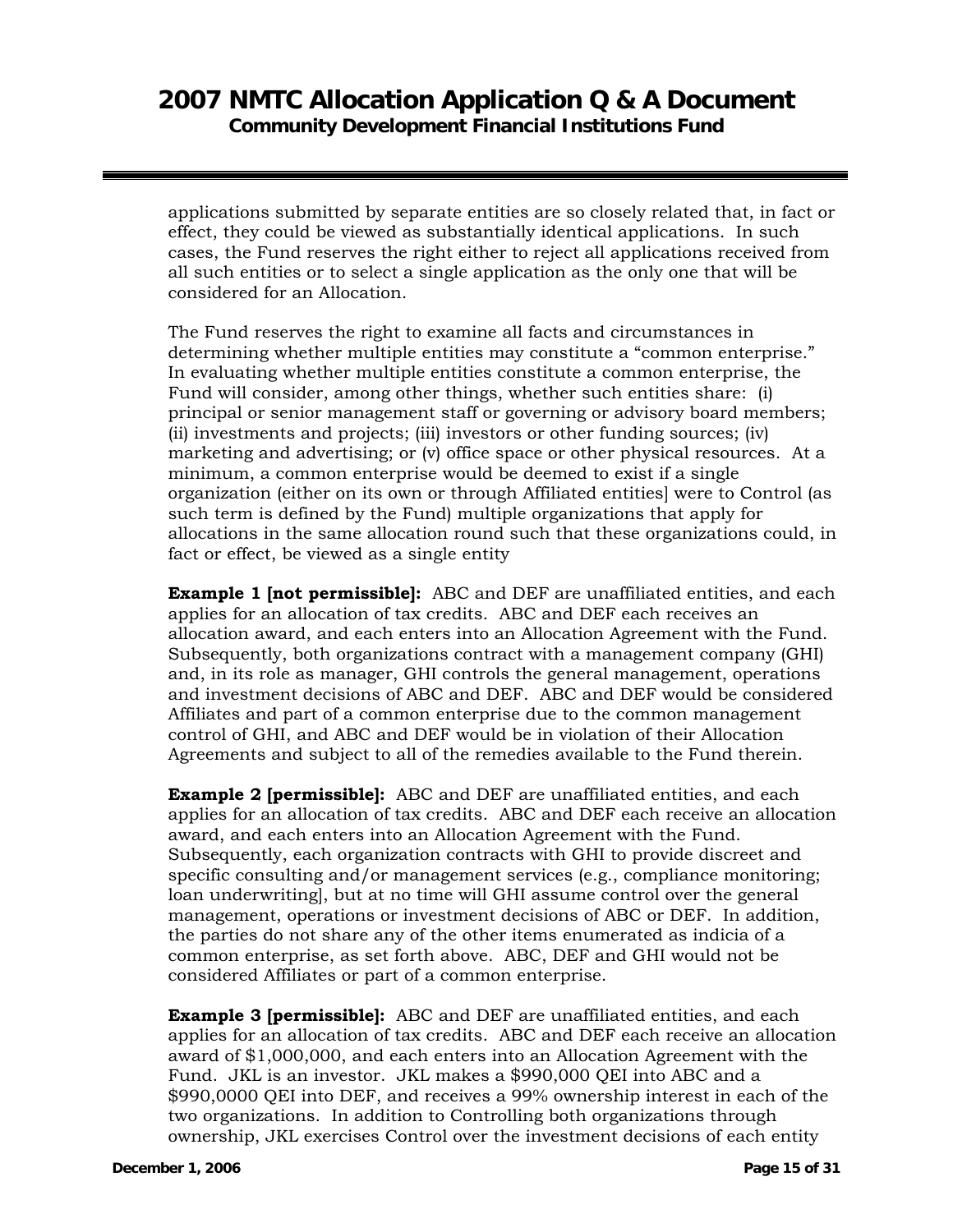because it has veto authority over the investment decisions made by the managing partners of ABC and DEF. JKL was not an Affiliate of either ABC or DEF prior to making the QEIs in each entity. In addition, except for a common investor (JKL), the parties do not share any of the other items enumerated as indicia of a common enterprise, as set forth above. ABC, DEF and JKL would meet the requirements for the exception to the general prohibition on multiple Allocatees becoming Affiliates or part of a common enterprise, since the common Controlling Entity (JKL): (i) was not an Affiliate of either entity prior to making its QEIs in ABC and DEF and (ii) obtained Control of ABC and DEF solely due to its common ownership and/or control of such entities' investment decisions.

### *(18) Can my organization apply for a NMTC Allocation on behalf of Subsidiary entities, as it did with its CDE Certification Application?*

Yes. An organization may apply for a NMTC Allocation with the intention of transferring all or a portion of its NMTC Allocation to one or more for-profit Subsidiary entities. In order to transfer any portion of its NMTC Allocation to a Subsidiary, an Applicant must: (a) exercise "Control" over the Subsidiary entity, as such term is defined in the NOAA and Glossary of Terms that accompanies the Allocation Application; and (b) indicate in its Allocation Application an intent to make a transfer of Allocations. Applicants applying for Allocations on behalf of one or more Subsidiaries are instructed in the Allocation Application to respond to questions collectively on behalf of all entities (the Applicant and its Subsidiary Applicants), to the extent that responses do not vary across different entities.

### *(19) Are there any limitations with respect to using NMTCs, or the proceeds of QEIs, in conjunction with other CDFI Fund program awards?*

An investor that is an insured depository institution, or an affiliate of an insured depository institution, may not claim both NMTCs and a BEA Program award for the same investment in a CDFI-CDE.

Example 1: If a bank makes a \$1 million equity investment into a CDFI-CDE that has received NMTC Allocations from the Fund, the bank may use the equity investment for purposes of claiming NMTCs **or** it may use the equity investment to apply for a BEA Program award – it may not claim both.

Example 2: If a bank makes a \$1 million equity investment into a CDFI-CDE that has received NMTC Allocations from the Fund, and the bank also makes a \$1 million loan to the CDFI-CDE, the bank may claim NMTCs on its \$1 million equity investment and use its \$1 million loan to apply for a BEA Program award.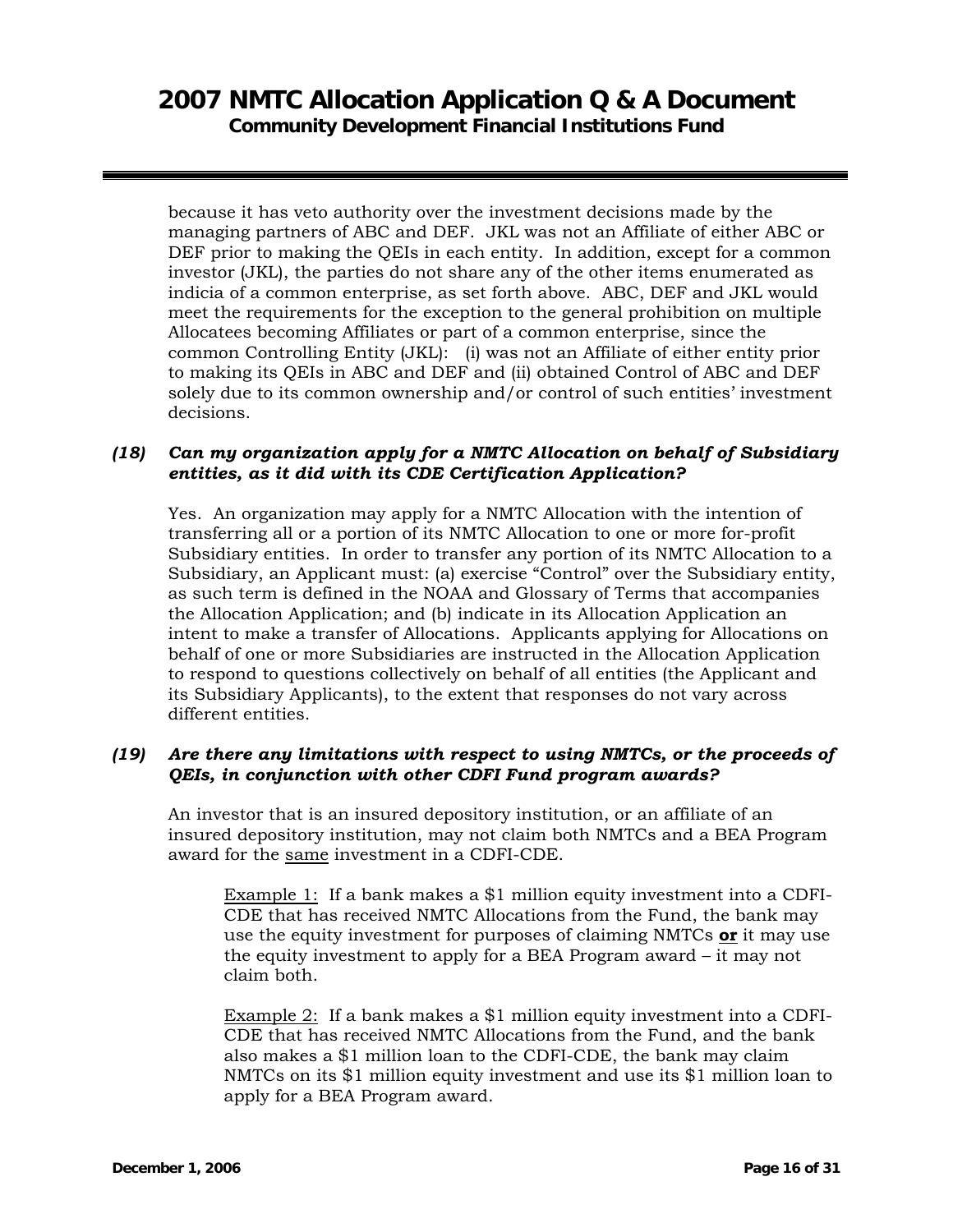A Financial Assistance (FA) Component Applicant, its Subsidiaries or Affiliates, may apply for and receive a FA award, but only to the extent that the FA activities are different from those activities for which the Applicant receives a NMTC Program Allocation.

There are currently no other specific prohibitions for using NMTCs or the proceeds of QEIs in conjunction with other Fund programs. Any future limitations will be described in the applicable Notices of Funds Availability (NOFAs) and/or NOAAs that accompany those programs.

#### *(20) When will the Fund make Allocation decisions? Can my organization start to offer NMTCs to investors as soon as it receives an Allocation?*

The Fund expects to announce its NMTC Allocation decisions in the fall of 2007, and execute Allocation Agreements with Allocatees shortly thereafter. As soon as an Allocatee enters into an Allocation Agreement with the Fund, it may offer NMTCs to its investors, including those that have invested under the look-back period (see Q&A #23 for more information on the look-back period). Generally, investors may claim NMTCs beginning in the taxable year in which they make a QEI in the Allocatee.

### *(21) What terms and conditions will be placed upon Applicants that receive NMTC Allocations from the Fund?*

Each Applicant that is selected to receive a NMTC Allocation must enter into an Allocation Agreement with the Fund before it can designate QEIs and offer tax credits to its investors. The terms and conditions set forth in an Allocation Agreement may include, but not be limited to, the following:

- (a) The amount of the NMTC Allocation;
- (b) The approved uses of the NMTC Allocation (e.g., loans or equity investments to QALICBs, loans to or equity investments in other CDEs, purchase of qualifying loans from other CDEs, etc.);
- (c) The approved service area(s) in which the QEI proceeds may be used;
- (d) The CDE's schedule for obtaining QEIs from investors;
- (e) Reporting requirements for all CDEs receiving NMTC Allocations; and
- (f) Other information identified in the "Tips" in the Allocation Application.

If a CDE has represented in its Allocation Application that it intends to invest substantially all of the proceeds from its investors in QALICBs in which persons Unrelated to the CDE hold a majority equity interest, the Allocation Agreement will contain a covenant attesting to such.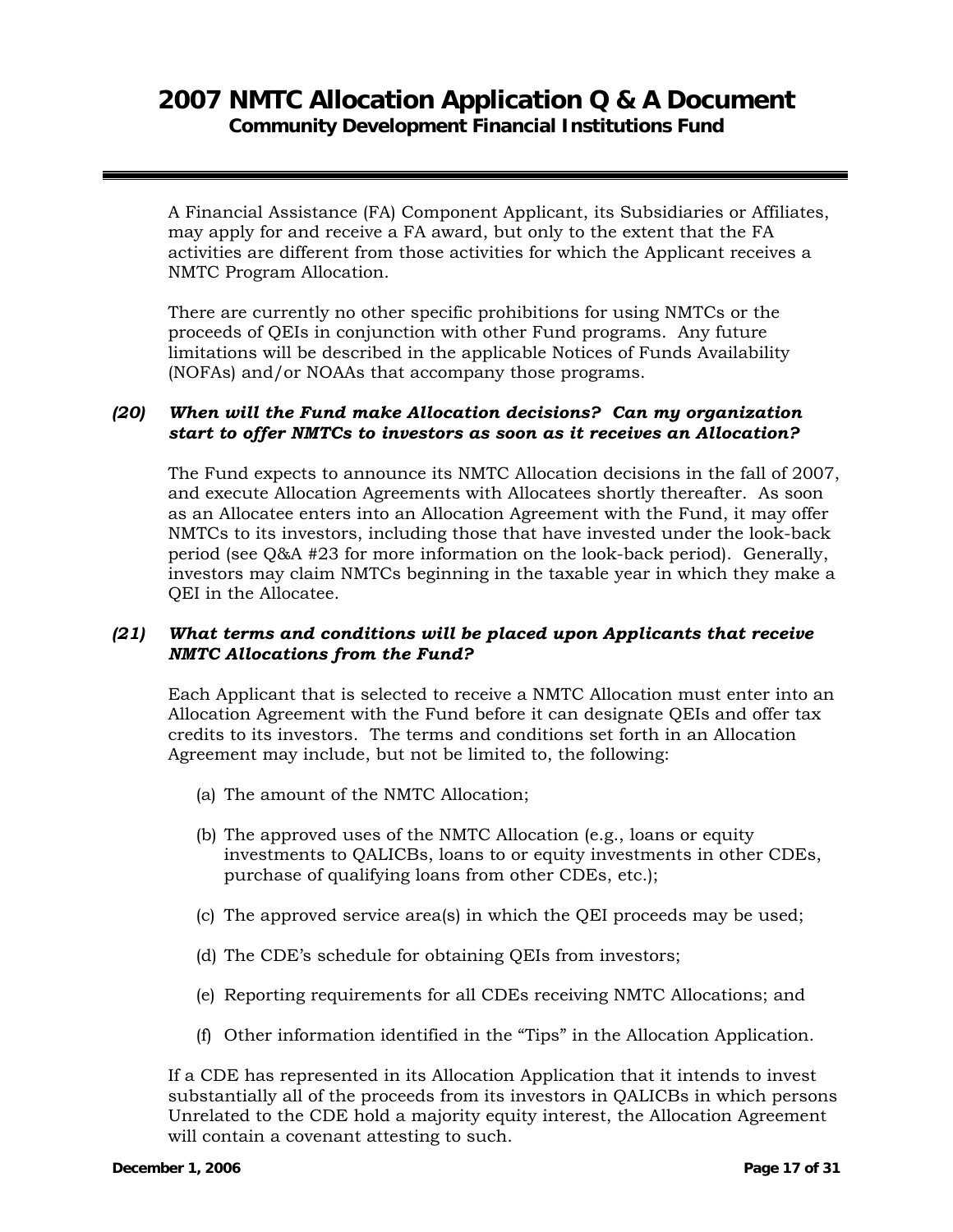### *(22) My organization applied for an Allocation of tax credits in a previous round. How do I access an electronic copy of that application and my debriefing document?*

To access your first round (CY 2001-2002) application or your debriefing document (in the case of an unsuccessful first round Applicant):

(1) Go to the Fund's website at www.cdfifund.gov.

(2) Log into myCDFI-Fund, or create an account if you have not already done so.

(3) On your myCDFI-Fund homepage, under *Quick Links* in the lower right hand corner of the screen, click on the link "2002 NMTC Handbooks". If you do not see the link, this means that the system did not recognize your organization's EIN as having a 2002 NMTC handbooks account.

To access your second round (CY 2003-2004) application or your debriefing document (in the case of an unsuccessful second round Applicant):

(1) Go to the Fund's website at www.cdfifund.gov.

(2) Log into myCDFI-Fund, or create an account if you have not already done so.

(3) To access your debriefing - on your myCDFI-Fund homepage, in the left menu bar, click on the "Debriefings" link. Only those with "Administrator" privileges to your organization's myCDFI-Fund Account will be able to view the debriefing. If an individual with "User" privileges needs to view your organization's debriefing, s/he will have to be granted "Administrator" level privileges.

(4) To access your submitted Application - on your myCDFI-Fund homepage, in the left menu bar, click on the "Applications" link, and then click on the "Submitted Applications" link that will appear below the first link.

To access your third round (CY 2005) or fourth round (CY 2006) application or debriefing document:

(1) Go to the Fund's website at www.cdfifund.gov.

(2) Log into myCDFI-Fund, or create an account if you have not already done so.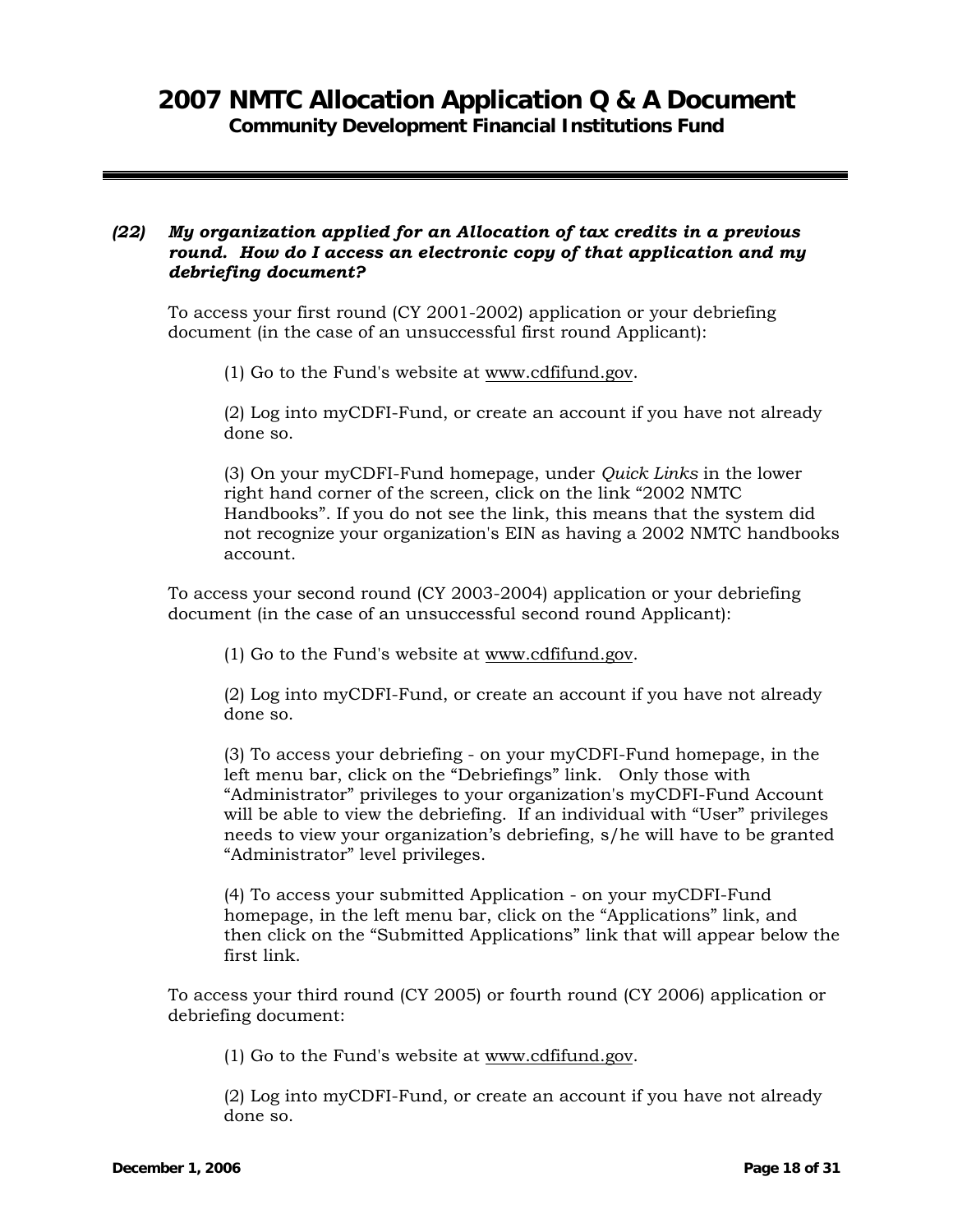(3) To access your debriefing - on your myCDFI-Fund homepage, in the left menu bar, click on the "Debriefings" link. Only those with "Administrator" privileges to your organization's myCDFI-Fund Account will be able to view the debriefing. If an individual with "User" privileges needs to view your organization's debriefing, s/he will have to be granted "Administrator" level privileges.

(4) To access your submitted Allocation Application - on your myCDFI-Fund homepage, in the left menu bar, click on the "Applications" link, and then click on the "Submitted Applications" link that will appear below the first link.

If you are having trouble accessing any of the above, please contact our IT Help Desk at ithelpdesk@cdfi.treas.gov or 202-622-2455.

### *(23) May I offer NMTCs to investors that made an investment in my organization before it received an Allocation of NMTCs?*

CDEs that receive an Allocation of NMTCs in the 2007 Allocation round are allowed to, in certain circumstances, offer tax credits to investors that made Qualified Equity Investments on or after the date on which the 2007 NOAA is published in the Federal Register. For purposes of this look-back period, the investor's seven-year credit period begins on the date in which the CDE enters into an Allocation Agreement with the Fund. The CDE is required to invest substantially all of the investor's QEI proceeds in QLICIs within one year of the date in which the CDE enters into an Allocation Agreement with the Fund.

### *(24) Who can I contact if I have more specific questions?*

| <b>Topic of Question</b>              | Contact                          |
|---------------------------------------|----------------------------------|
| Tax aspects of the NMTC Program       | <b>IRS</b>                       |
| Income Tax Regulations                | Ph: (202) 622-3040               |
| CDE certification criteria or process | <b>CDFI Fund Program Staff</b>   |
| Allocation Application criteria or    | Ph: (202) 622-6355               |
| process                               | Email: $cdfile@cdfi.treas.gov$   |
| Compliance with previous award,       | <b>CDFI Fund CME Staff</b>       |
| assistance or Allocation agreements   | Ph: (202) 622-8226               |
|                                       | Email: cme@cdfi.treas.gov        |
| Technology problems                   | CDFI Fund IT Staff               |
|                                       | Ph: (202) 622-2455               |
|                                       | Email: ithelpdesk@cdfi.treas.gov |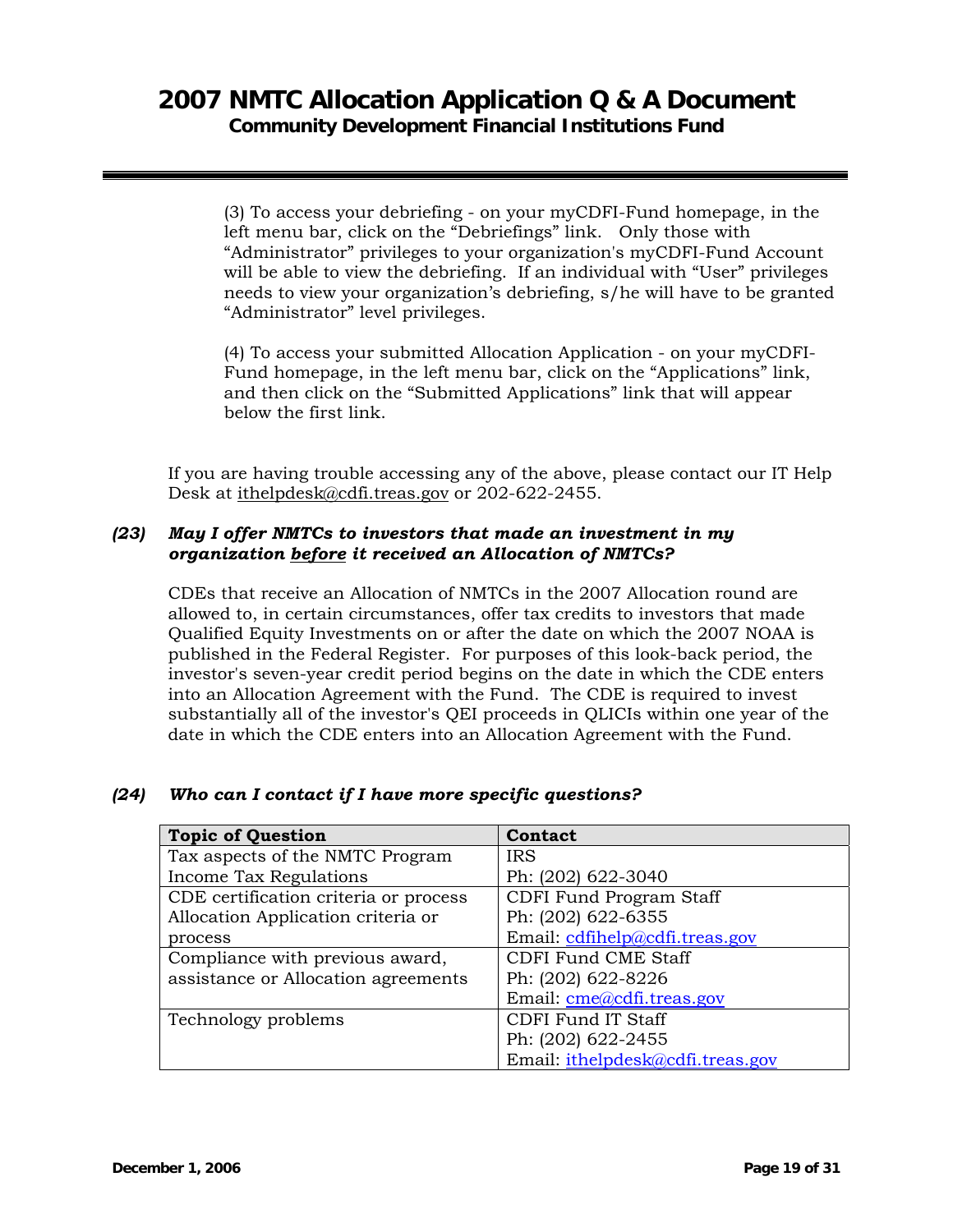You may contact the Fund with questions until 5:00 pm, ET, on February 26, 2007. After such time, the Fund will no longer respond to questions until after the NMTC Allocation Application deadline has passed.

#### *Questions on the NMTC Allocation Application Contents*

#### *(25) When requesting NMTC Allocations from the Fund, should the Applicant ask for the total amount of equity it intends to raise through NMTCs, or should it ask for the total value of the tax credits that will be available to its investors?*

The Applicant's Allocation Application request must be for the amount of QEIs the Applicant intends to raise by offering NMTCs as an incentive. For example, if a CDE wishes to raise \$10 million in equity, it would request a \$10 million Allocation from the Fund – even though the actual amount of NMTCs an investor may claim over 7 years is \$3.9 million (39% of the investment amount). An Allocatee cannot offer NMTCs on equity raised in excess of its NMTC Allocation.

#### *(26) Is there a limit to the total NMTC Allocation amount that an Applicant may request in the 2007 Allocation round?*

For the 2007 Allocation round, the Fund has up to \$3.9 billion in Allocation authority available, including \$400 million that was authorized by the Gulf Opportunity Act of 2005 for specific use in the recovery and redevelopment of the Hurricane Katrina Gulf Opportunity Zone (GO Zone). While there is no firm limit on the amount of Allocations that an Applicant may request, the Fund does not anticipate issuing more than \$150 million in general allocation authority to any one allocate; nor more than \$100 million of GO Zone allocation authority to any one allocatee. In order to receive an Allocation in excess of \$150 million (or \$100 million in the GO Zone), an Applicant will likely need to demonstrate, for example, that: (i) no part of its strategy can be successfully implemented without an Allocation in excess of that amount; or (ii) its strategy will produce extraordinary community impact.

#### *(27) If an Applicant indicates a minimum allocation amount (Q#61), will the applicant receive at least its minimum request if the applicant receives an allocation award?*

No. There is no guarantee that an Applicant will receive its minimum allocation amount request. An Applicant that indicates a minimum allocation amount stands the risk of not receiving an allocation if it is recommended for an allocation amount that is less than its minimum request. An Applicant should indicate a minimum allocation amount request only if that amount is absolutely vital for it to execute its business strategy and the Applicant can communicate the need for the request in a compelling fashion.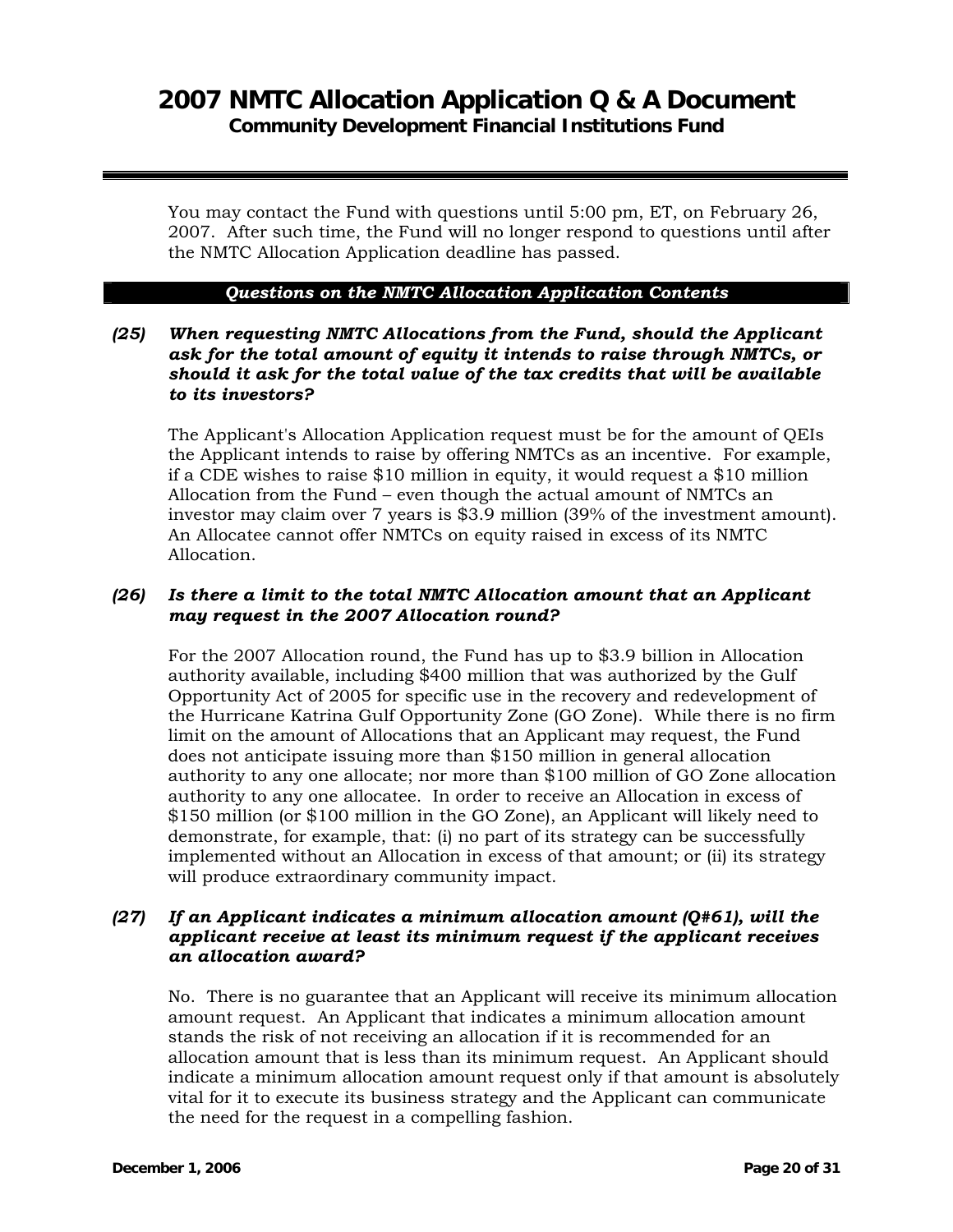#### *(28)* **How can I apply for a GO Zone Allocation, and how will award determinations be made?**

In Question 1 of the application, Applicants will be asked whether they wish to be considered for an award from the special set-aside of allocation authority for specific use in the recovery and redevelopment of the GO Zone. If the Applicant indicates "yes" that it would like to be considered for GO Zone-only allocations, the Applicant will be required to answer additional questions and sub-questions further in the Application.

Determinations for GO Zone allocations will be made after the initial \$3.5 billion is allocated. GO Zone Applicants that met minimum scoring thresholds (as described in the NOAA) but have not already received awards will be given first priority. Within this pool, Applicants will be given a ranking of between 0 and 5. Applicants will be provided with an initial ranking of between zero and three points, based on the degree to which they demonstrate a significant mission of recovery and redevelopment in the GO Zone. *This determination will be made by the CDFI Fund, primarily based upon the information provided in response to Q. 20(d), Q. 21(d) and Q. 22 of the allocation application.* Groups provided with an initial rank of zero are not eligible for further consideration.

Once provided with this initial rank, Applicants can then receive up to two additional priority points for committing (in Q. 29c) to making investments in census tracts identified by FEMA as having experienced flooding and/or severe or catastrophic damage. Applicants will then be placed in descending order of score within each of the ranking classifications, with first priority for awards given to groups ranked "5"; second priority to groups ranked "4"; etc., until the total GO Zone allocation authority is exhausted.

#### *(29) How do I complete the Allocation Application if my organization is a start-up entity?*

A start-up organization that does not itself have a track record of raising capital, offering products and services, creating community impact, etc., may reference the track record of its Controlling Entity as appropriate throughout the Allocation Application. The Fund recognizes that, in circumstances where the Controlling Entity is also a start-up, it will be difficult if not impossible for an Applicant to respond to certain questions (and complete certain tables) related to a prior track record. In such circumstances, the Applicant should be sure to emphasize, under the Management Capacity section, the relevant experiences, knowledge base, and skills of its management team to carry out its prospective activities. (For more information about who is considered a Controlling Entity, see response to Q&A #30 below and tips in the Allocation Application.)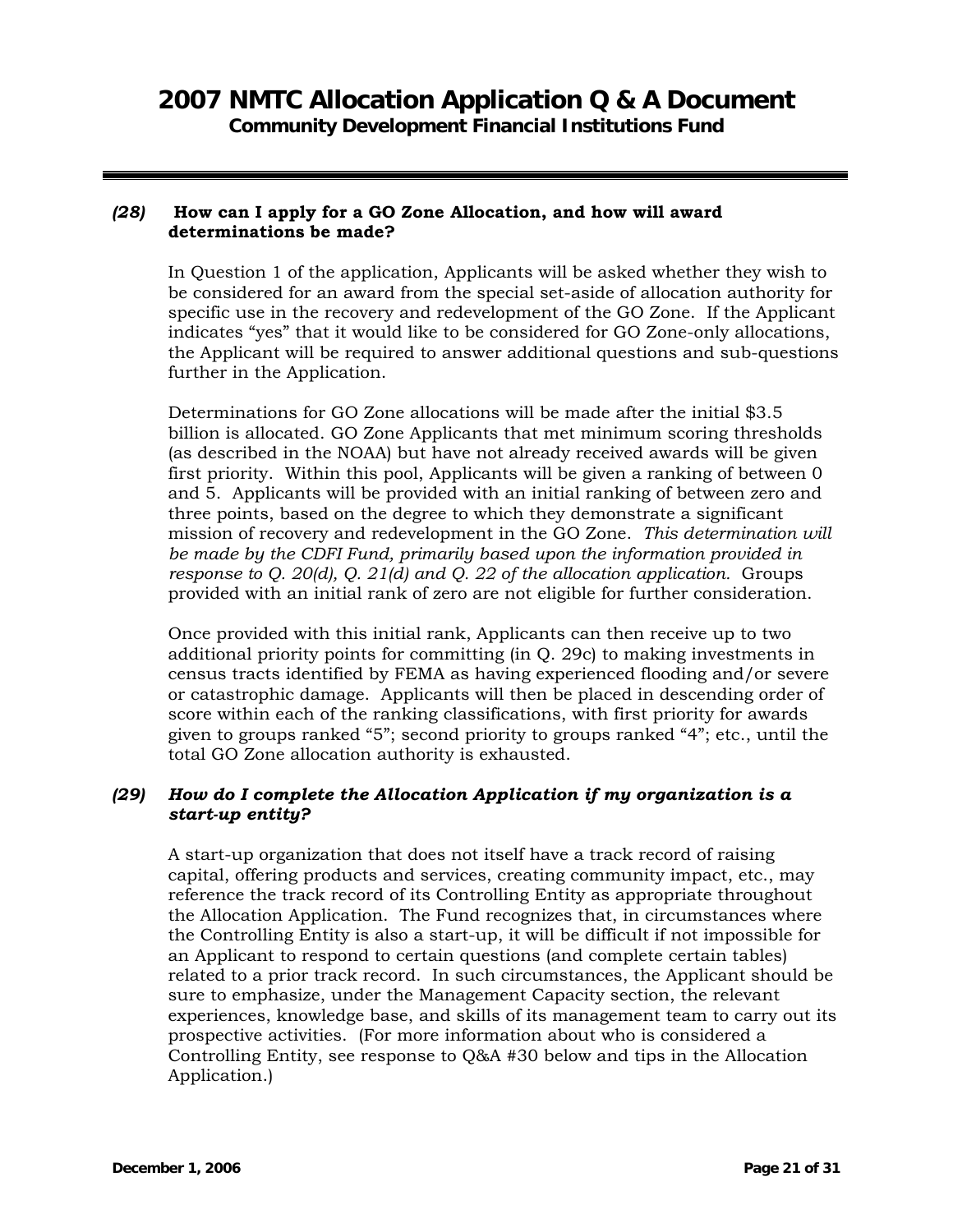#### *(30) If an Applicant intends to use part or all of the QEI proceeds to capitalize an Affiliate CDE (e.g., capitalize a Subsidiary CDE bank), how should it complete the Allocation Application?*

Such an Applicant must be sure to:

- (a) Under Question #14, check "c" and complete the boxes underneath to indicate the type and percentage of QLICI activities that will be carried out by the Affiliate CDE.
- (b) Identify in Question #15 that the Applicant's business strategy consists solely or partially of capitalizing the Affiliate CDE. An Applicant that intends to capitalize more than one Affiliate CDE (e.g., a CDE bank holding company that intends to capitalize multiple Subsidiary CDE banks) should identify each such Affiliate CDE.
- (c) Answer all questions (and complete all tables and exhibits) as if the Affiliate CDE were itself applying for the Allocation of tax credits. An Applicant that intends to capitalize more than one Affiliate CDE or conduct only a portion of its activities with an Affiliate CDE should consolidate its and its Affiliate CDE's QLICI activities when completing tables and exhibits, but should use the narrative portions of the application to distinguish between the respective roles and activities of each Affiliate organization.
- (d) An Applicant that intends to use more than 15 percent of its QEI proceeds to capitalize a Subsidiary CDE generally may not claim the 5 priority points for investing in an Unrelated entity in Question #28 – even if the Subsidiary CDE intends to use substantially all of the proceeds to invest in Unrelated entities.

### *(31) Who can be considered a Controlling Entity, for purposes of demonstrating an organizational track record in the Business Strategy and Capitalization Strategy sections and in Exhibits A and E. Can an individual be considered a Controlling Entity? Can an Applicant have more than one Controlling Entity? Can an Applicant identify the parent of its parent company as a Controlling Entity?*

An Applicant, in Question #3 of its Allocation Application, may designate an organization as a Controlling Entity, provided that the organization controls the day-to-day management and operations (including investment decisions) of the Applicant such that it meets the definition of a "Controlling Entity" pursuant to the NOAA, Glossary of Terms and related guidance [most notably the "Allocation Agreement Q&A Document" available on the Fund's website at www.cdfifund.gov]. Individuals, such as principals or the board of directors, cannot be treated as Controlling Entities for the purposes of demonstrating an organizational track record in the Business Strategy and Capitalization Strategy sections of the Allocation Application. However, an Applicant may describe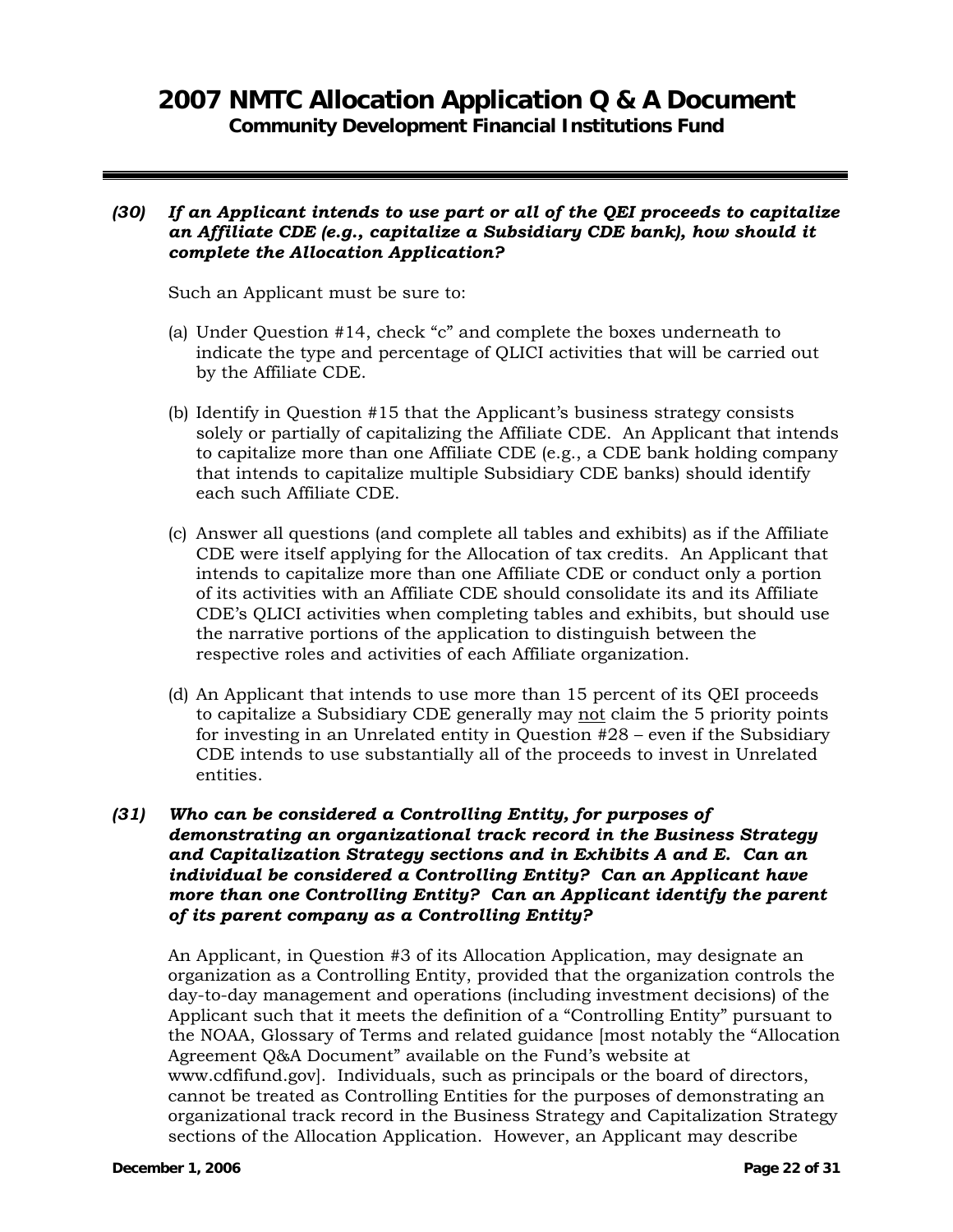such individuals' experience and track record in the Management Capacity section.

With regard to multiple Controlling Entities, the NMTC Allocation Application is not equipped to accept more than one Controlling Entity. Therefore, Applicants will need to select one Controlling Entity in Question #3 to use throughout the Business Strategy section to assist in demonstrating track record and in completing related exhibits.

**All Applicants designating a Controlling Entity must identify the entity that has, and is expected to continue to maintain, the power to control the day-to-day management and operations (including investment decisions) of the Applicant and of any Subsidiary entities to which the Applicant may transfer its allocation of tax credit authority**. An Applicant may identify the parent of its parent as its Controlling Entity to demonstrate an organizational track record, provided that the "grandparent" organization has, and is expected to continue to maintain, the power to control the day-to-day management and operations (including investment decisions) of the Applicant and of any Subsidiary entities to which the Applicant may transfer its allocation of tax credit authority. Should the Applicant receive an NMTC allocation, the entity that is designated as the Controlling Entity will need to continue in that capacity throughout the term of the Allocation Agreement with the Fund.

If the Applicant does not properly fill out the Controlling Entity question or continually references more than one Controlling Entity in the narrative for the Business Strategy (including track record of serving Disadvantaged Businesses or Communities), Capitalization Strategy, Community Impact or the Exhibits, the Applicant is not likely to earn as many points in the review of its application.

### *(32) If the Applicant (or Controlling Entity) engages in activities through one or more subsidiary entities, am I permitted to present these activities on a consolidated basis for the purposes of completing the tables in Exhibit A?*

Yes -- you are permitted to consolidate the activities of one or more subsidiary entities. For example, if the Applicant (or Controlling Entity) is a bank holding company, you may, in Exhibit A, consolidate the activities of its various subsidiary operating entities (e.g., the bank, the real estate development company, the non-profit Community Development Corporation) and present them as a single set of activities. Just be sure to clearly indicate, in your narrative responses, which entities were responsible for the various activities.

### *(33) What data should I be providing in the tables in Exhibit A?*

Tables 1-4 in Exhibit A should be used to demonstrate the Applicant's (or its Controlling Entity's) overall track record of: 1) providing loans to or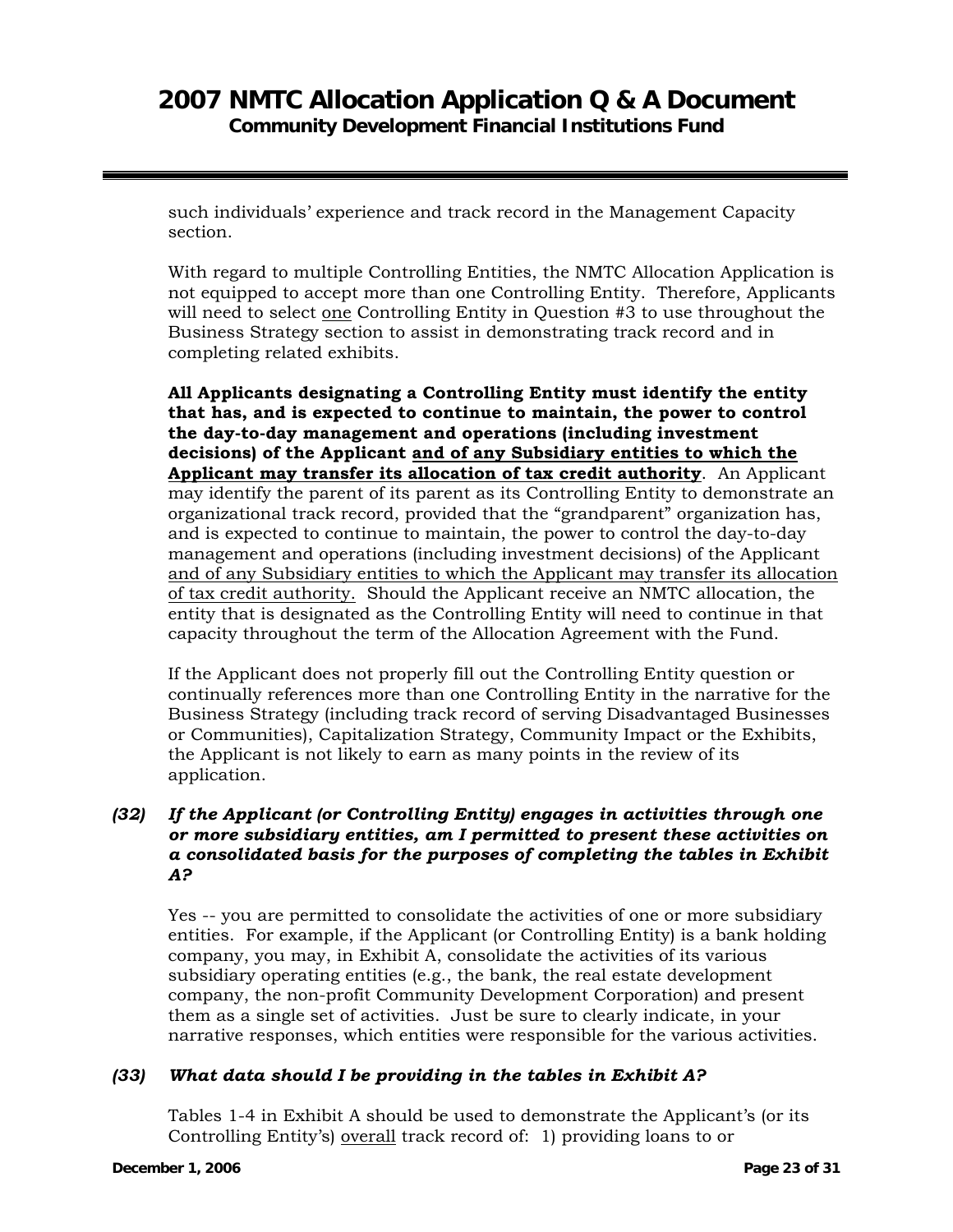investments in non-real estate businesses; 2) providing loans to or investments in businesses whose principal activities involve the development or rehabilitation of real estate; 3) providing loans to or investments in CDEs; and 4) purchasing loans from other CDEs. An Applicant need only fill out those tables that are pertinent to the types of activities that it intends to pursue with a NMTC Allocation (i.e., the types of activities checked in Q.14 of the Allocation Application). In Exhibit A, you should quantify the Applicant's general track record in the types of QLICI activities that it indicated it would offer in Question 14. For example, if the Applicant indicated that it would provide "investments in, or loans to, real estate QALICBs", then in each of the annual columns in Exhibit A-2 you should quantify any relevant track record the Applicant has of investing in or lending to real estate businesses overall. You do not need to demonstrate that the activities quantified in these annual columns were provided to businesses that also meet the criteria of a QALICB.

Also, when completing a given table, Applicants should report on the totality of historical activities requested in the table – not just the portion of those activities that meet the definition of a QLICI. In the column "Totals to *Disadvantaged Businesses and Communities* (2002-2006)", you should report the amount of the Applicant's overall activity that was directed to businesses that: a) are located in Low-Income Communities; b) are owned by Low-Income persons; or c) otherwise have inadequate access to investment capital. In narrative to Question 20c, you should describe how you derived the information quantified in the column "Totals to *Disadvantaged Businesses and Communities* (2002-2006)" (e.g., geo-coded the entire outstanding portfolio of loans; conducted a statistical sampling of a subset of recent lending activity; etc.).

Example: If an Applicant indicates in Q.14 of the Allocation Application that it plans to provide loans to non-real estate businesses, and it (or its Controlling Entity) has a track record of making these types of loans, then it should complete Table A1. In columns 1-6, it should report on all of its business lending activities, not just the portion of business lending activities that were directed to QALICBs. In column 7, it should report on the portion of its overall activities that were directed to Disadvantaged Businesses and Communities. And in column 8, it should report on the total amount of losses and/or writeoffs that have been booked between 2002 and 2006 – not just the portion of losses or write-offs attributable to Disadvantaged Businesses or Communities. However, write offs attributable to Disadvantaged Businesses or Communities should be discussed in your narrative response to Question #20c or Question 21c.

*(34) The Instructions in Exhibit A state that an Applicant that does not itself have a track record of activities may rely upon the track record of its Controlling Entity. What if the Applicant does have a track record of activities, but the track record is relatively limited in comparison to that of its Controlling Entity? May I choose instead to use the Controlling*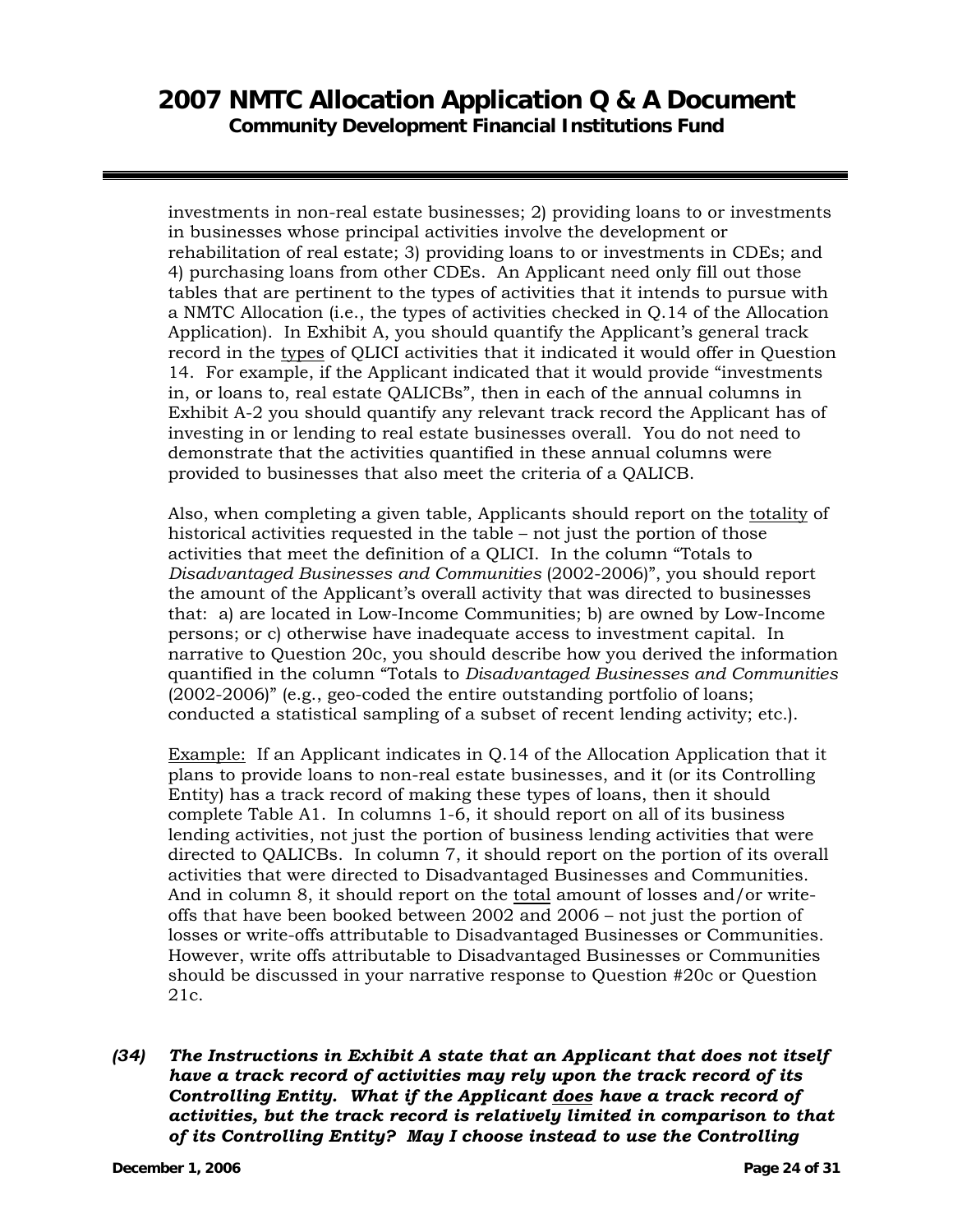### *Entity's track record for the purpose of filling out the tables in Exhibit A?*

No. If the Applicant has a track record, even a limited one, then this track record should be reflected in the tables in Exhibit A. If you wish to present information about the track record of the Controlling Entity as well, you may do so in your narrative responses to Q.20 and Q.21. Just be sure to clearly distinguish which activities have been undertaken by the Controlling Entity (either on its own or through subsidiary entities other than the Applicant), and which activities have been undertaken directly by the Applicant. Finally, the track record that is recorded in Exhibit A MUST be for investments that the Applicant or its Controlling Entity has itself originated and for which it has capital at risk. An Applicant CANNOT list as part of its track record in Exhibit A participation amounts that were originated by a third party or any other activities in which it did not place its own capital at risk (e.g. project management, loan packaging, technical assistance, etc.).

### *(35) There are some activities that are not clearly prohibited by the NMTC Program Income Tax Regulations, but that are also not clearly allowed. If my business strategy falls within one of these more undefined areas, how will my application be scored by the Fund?*

The Fund will evaluate each Allocation Application on a case-by-case basis, and consult with the IRS as necessary, to ensure that the activities proposed are within the guidelines set forth in the NMTC Program Income Tax Regulations. If some or all of the Applicant's proposed activities are not allowable pursuant to the NMTC Program Income Tax Regulations, the Fund may reduce the recommended amount of an Allocation as appropriate, or deny the Applicant a NMTC Allocation entirely.

### *(36) What is a non-real estate versus real estate QALICB?*

For the purposes of completing the Business Strategy section and all relevant exhibits, real estate Qualified Active Low-Income Community Businesses (QALICBs) refers to the development or leasing of a specific real estate project or projects. Investments in real estate businesses (development, management or other) in support of their business operations, as opposed to a specific project or projects, are considered non-real estate QALICB transactions. Transactions with QALICBs that are involved in all other types of business activities should be classified as non-real estate QALICB transactions regardless of: 1) how the business intends to use the proceeds of the transaction; or 2) whether the business intends to use any real estate owned as collateral for the loan. For example, if an Applicant provided a loan to a childcare provider for the purpose of purchasing the property where the childcare center would be housed, the Applicant would categorize this loan as a non-real estate QALICB transaction. However, if the Applicant provided a loan to a development company for the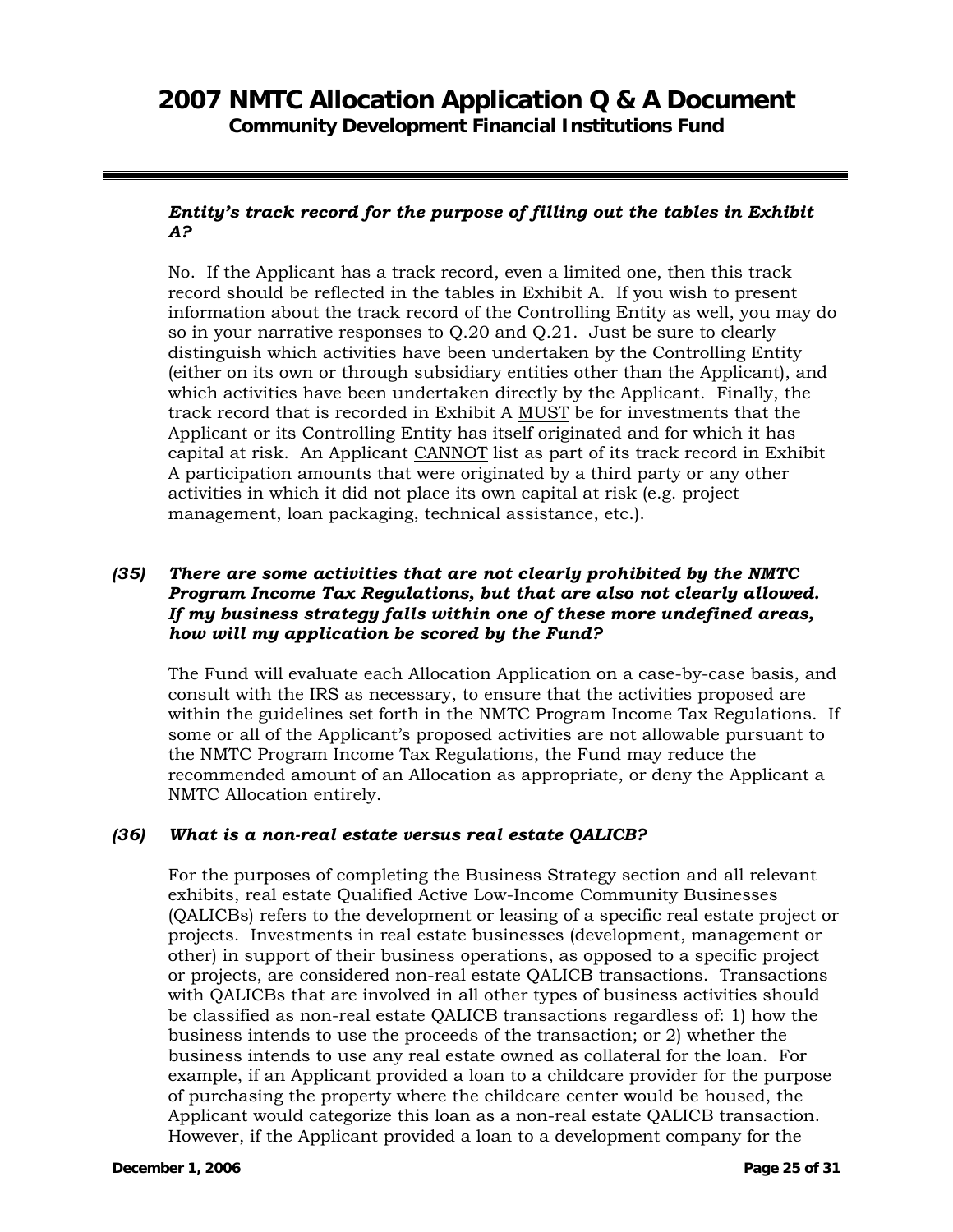purpose of building a childcare center, and the organization's primary business is the development of community facilities, this loan would be considered a real estate QALICB transaction.

Notwithstanding the above, loans or investments made to special purpose entities that are principally owned by a non-real estate QALICB, and that were set up specifically to lease property back to the QALICB such that the QALICB is the principal user of the property, may be classified as either a "real estate QALICB" or a "non-real estate QALICB" at the discretion of the CDE.

### *(37) Is there an example of what format the Fund would like to see in Questions #8a and 8b of the Allocation Application?*

The following are examples of the format, but not the substance, of what the Fund would expect to see in Question #8. For 8a, briefly describe the Applicant's business strategy (including geographic markets; products and services):

*The Applicant will use its NMTC Allocation to provide loans and equity capital investments in low-income communities located in the Delta region. The Applicant will make loans and investments in commercial and residential real estate projects to finance land development, vertical development of office, industrial, tourist, commercial and residential development projects.* 

For 8b, describe how the Applicant will utilize its NMTC Allocation to enhance or improve its current activities:

*The NMTC Allocation will enable the Applicant to offer more favorable products to borrowers. With the NMTC Allocation, the Applicant intends to offer loans with interest rates that are generally two percentage points lower than its current offerings and four percentage points below market rates. The Applicant will also use more flexible underwriting standards, such as loan to value ratios as high as 95%.* 

### *(38) In Question #28 of the Allocation Application, how can an Applicant earn the 5 priority points for investing in Unrelated entities?*

An Applicant may earn the 5 Unrelated entity priority points by first identifying the persons who will hold the majority equity interest in the business after the CDE makes the QLICI. Second, the Applicant must determine whether such persons are related to the CDE (within the meaning of IRC § 267(b) and § 707(b)(1)). An Applicant may only earn the 5 priority points if persons Unrelated to the CDE will hold a majority equity interest in the business after the CDE makes a QLICI in the business.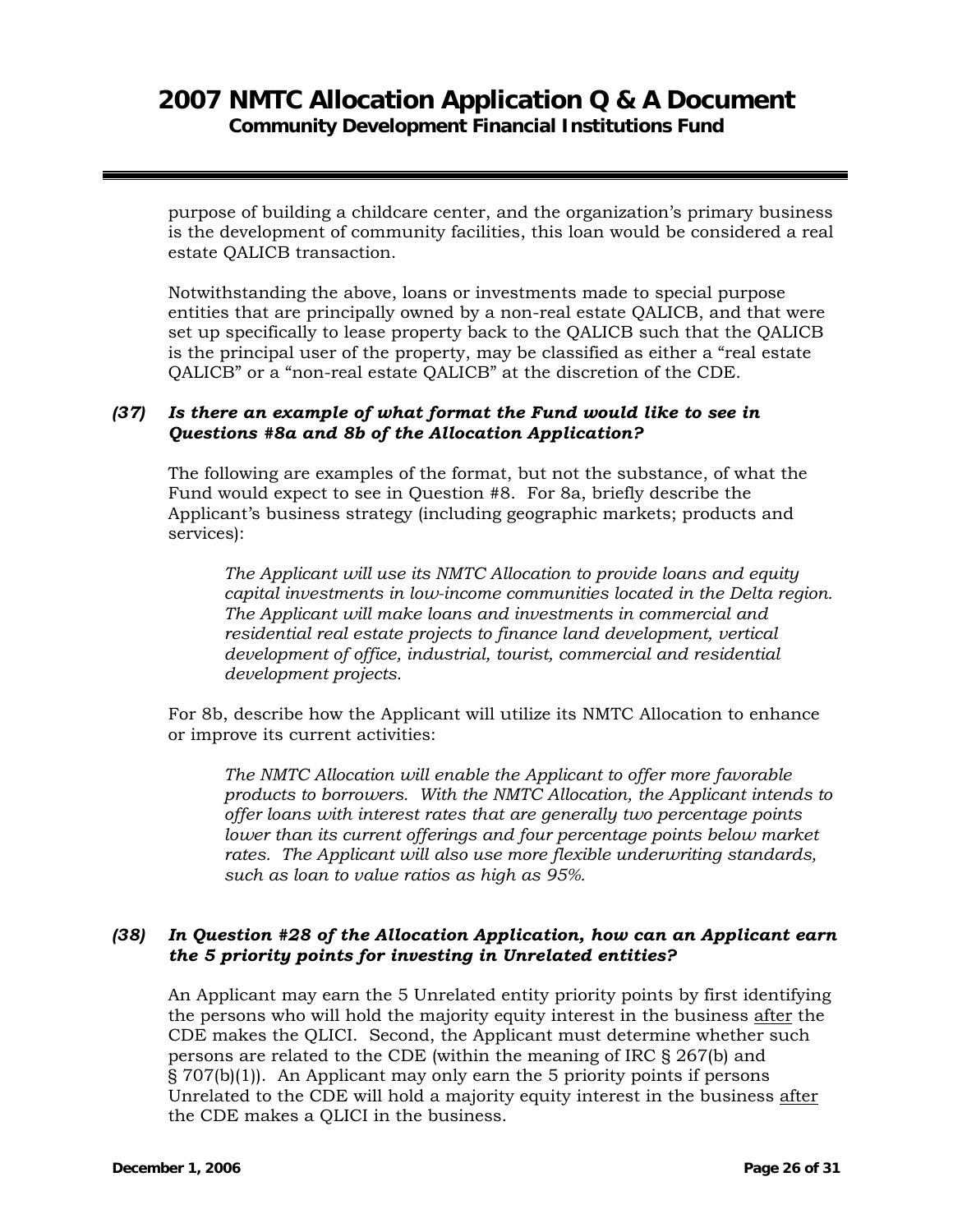In addition, in order to comply with the terms of the Allocation Agreement, persons Unrelated to the CDE are expected to continue to own a majority equity interest in the business subsequent to the CDE making the QLICI. The CDFI Fund will review any changes in such circumstances on a case-by-case basis. Applicants should refer to IRC  $\S$ § 267(b) and 707(b)(1) and consult their own tax advisors for more information about the definition of a related entity.

*(39) In Question #29b of the Allocation Application, an Applicant can commit to targeting 75% of the aggregate dollar amount of its QLICIs within Low-Income Communities that are characterized by at least one of the following items: a) high poverty rates (30% or greater), high unemployment rates (1.5 times the national average), or low median family incomes (less than 60% of area median family income); OR b) at least two of items #4-#16 in Question #29a; OR c) Counties for which FEMA has: issued a "major disaster declaration" and made a determination that such County if eligible for both "individual and public assistance"; provided that, with the exception of the GO Zone, the initial investment will be made within 24 months of the disaster declaration. What are some examples of permissible and non-permissible activities for organizations that answer "yes" to Question #29b?*

**Example 1 [permissible]** – an Allocatee invests \$90 million (90%) of its \$100 million QLICI activities in areas characterized by census tracts with poverty rates greater than 30% (item 1 in Question 29a). This example satisfies the "at least one of items 1-3" in Question 29a requirement, so this qualifies as permissible.

**Example 2 [permissible]** – an Allocatee invests \$30 million (75%) of its \$40 million QLICI activities in two transactions. One eligible deal is in a federally designated Brownfields development area (item 7 in Question 29a) and in a high migration rural county (item 14 in Question 29a); while the other eligible deal is in a HOPE VI redevelopment area (item 8 in Question 29a) and in a Federal Economic Development Zone (item 5 in Question 29a). In this example, both of the transactions satisfy the "at least two of items 4-17" requirement, so this qualifies as permissible.

**Example 3 [permissible]** – an Allocatee invests \$50 million in QLICIs in census tracts with an unemployment rate that is 1.7 times the national average (item 3 in Question 29a). It also invests \$25 million in QLICIs in Non-Metropolitan Census Tracts (item 16 In Question 29a) and in a High Migration Rural County (item 14 in Question 29a) for a total of \$75 million out of its \$100 million in total QLICI activities. In this example, 50% of the QLICI dollars satisfy the "at least one of items 1-3" requirement, and 25% of the QLICI dollars satisfy the "at least two of items 4-16" requirement. A total of 75% of the QLICI dollars meet the requirements of Question #29b. Therefore, this qualifies as permissible.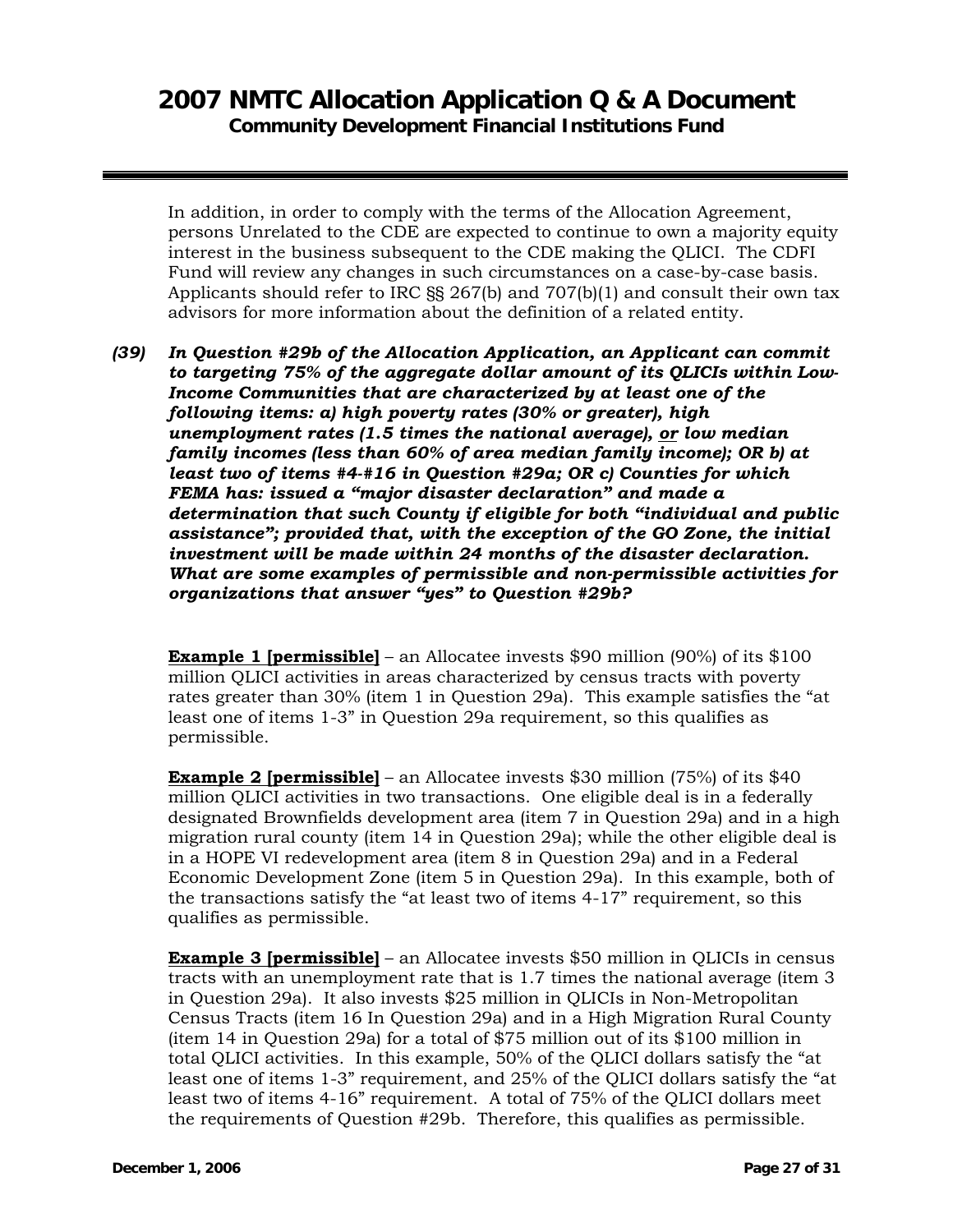**Example 4 [not permissible]** – an Allocatee invests 100% of its OLICIs in an area that is not characterized by any of items 1-3, and is only characterized by one of the criteria in items 4-16 in Question 29a. Although the Allocatee invested 100% of its QLICIs in a Low-Income Community, it failed to satisfy either of the tests in Question #29b since, its QLICIs were made in areas that had only one (as opposed to two or more) of the criteria listed in items 4-16 of Question 29a.

### *(40) What documents are considered acceptable to demonstrate investor commitments for Table E1 and Question #51?*

An Applicant who enters information into Table E1 is required to submit attachments validating the following information for each investor: name of investor, dollar amount of equity (or debt if applicable) sought or obtained, status of the investment request (e.g., funds received, commitment of funds, letter of interest/intent). If an Applicant answers "Yes" to Question #51, and lists an investor partnership in Table E1, the Applicant must also submit attachments evidencing the interest of the Equity investors and debt providers into the partnership entities.

Example: The Applicant has a commitment for a \$1 million QEI from ABC Partnership LP, which is using the leveraged QEI structure. ABC Partnership LP will receive \$600,000 in debt from 123 Bank and \$400,000 in equity from XYZ Corporation. To describe this QEI in its application, the Applicant should: (1) list a \$1 million commitment from ABC Partnership LP in Table E1; (2) respond "Yes" to Question #51 and discuss the structure of the QEI from ABC Partnership LP, and the commitments from 123 Bank and XYZ Corporation; and (3) submit documentation evidencing the commitment of (i) ABC Partnership LP to provide the Applicant with a \$1 million QEI; (ii) 123 Bank to provide ABC Partnership LP with \$600,000 in debt; and (iii) XYZ Corporation to provide ABC Partnership LP with \$400,000 in equity.

If the documents are missing altogether, or do not contain such information to validate the information entered in Table E1 or Question #51, the Applicant will not receive credit for such transactions. Acceptable documents for a commitment include a signed and dated investment agreement or a letter indicating that the investor has made such a commitment. Likewise, a letter indicating that the investor has a demonstrated level of interest (as opposed to a stated commitment) in making an investment shall suffice as a letter of intent/interest. To demonstrate that funds have been received, an Applicant should include both a signed agreement indicating the terms of the equity investment (or debt if applicable) and proof that investment funds have been received by the Applicant (e.g., a copy of a check).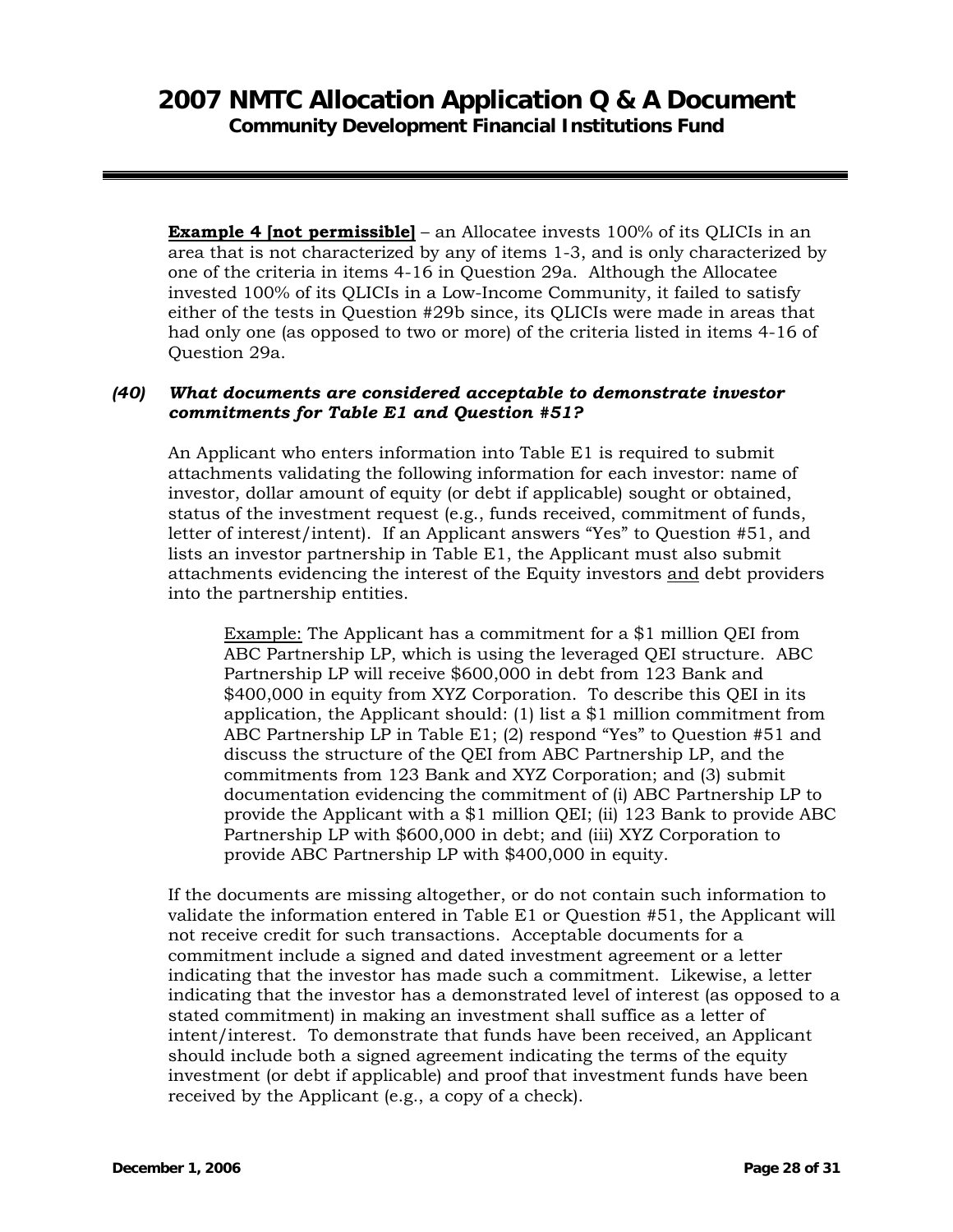#### *(41) My organization has not yet received commitments from its investors. Will this prevent it from scoring well under the Capitalization Strategy section of the application?*

Receipt of investor commitments is not a prerequisite for receiving an NMTC Allocation. Many Allocatees from the 2006 application round, for example, had not yet secured investor commitments at the time of initial application. As stated in the 2007 NOAA (and re-stated in various tips within the body of the Allocation Application):

*An Applicant will generally score well under this section to the extent that: (a) it has secured investor commitments, or has a reasonable strategy for obtaining such commitments (emphasis added); (b) its request for Allocations is commensurate with both the level of Qualified Equity Investments it is likely to raise and its expected investment strategy to deploy funds raised with NMTCs; (c) it generally demonstrates that the economic benefits of the tax credit will be passed through to end users; (d) it is likely to leverage other sources of funding in addition to NMTC investor dollars; and (e) it intends to invest the proceeds from the aggregate amount of its Qualified Equity Investments at a level that exceeds the requirements of IRC § 45D(b)(1)(B).* 

### *(42) Tables 1-4 in Exhibit D include a column heading "Years with (or years providing services to) the Applicant." In completing this information, may a start-up entity refer to the years of service that an individual provided to its Controlling Entity?*

Yes, provided that the Applicant had consistently referred to the track record of its Controlling Entity throughout its Allocation Application. Also, the Applicant should be sure to indicate, in the relevant narrative portions of its application, that the information provided in Tables D1-D4 refers to the individual's record of service to the Controlling Entity.

### *(43) Questions #32 and #33 in the Allocation Application ask the Applicant to quantify the community and economic impacts it hopes to achieve, and to describe the underlying methodologies and assumptions supporting its projections. Should such assumptions also include a discussion of means by which the Applicant intends to achieve its goals?*

Yes. In addition to providing empirical data supporting its projections (e.g., historical levels of impacts; assumptions based on industry standards), an Applicant should also discuss the means by which it will achieve its projections; to the extent such means lend support to the Applicant's underlying assumptions. For example, if an Applicant indicates that it will create jobs for residents of low-income communities, and is partnering with a Workforce Investment Board (or similar entity) for employee referrals, then it should discuss how this partnership would enable it to meet its employment goals.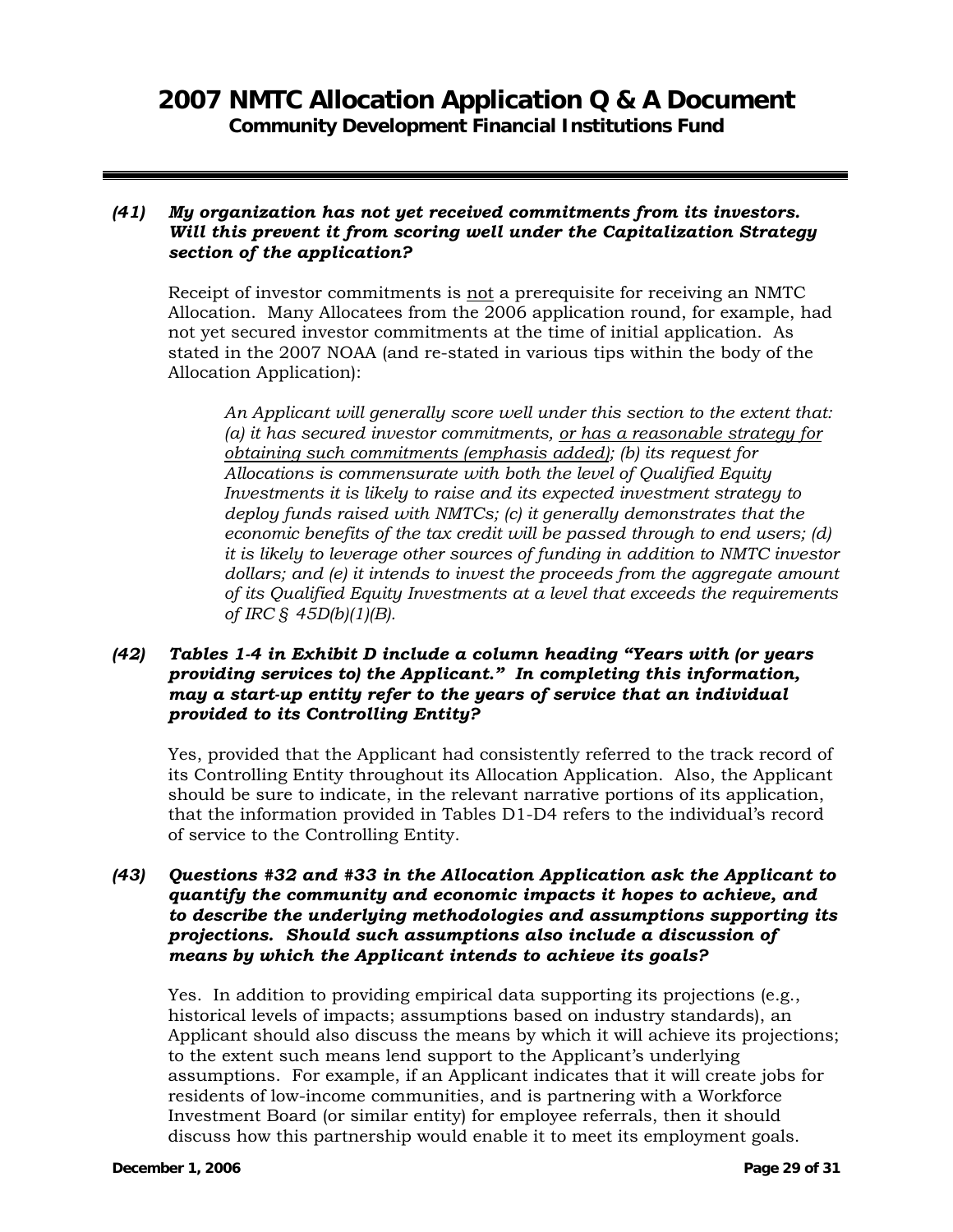*(44) The Application includes several "Tips" informing Applicants that responses to certain questions may be used to populate fields in their Allocation Agreements, should they receive an allocation award. Are these the only application-specific items that will be included in the Allocation Agreements for 2007 round allocatees?* 

No, not necessarily. While the Fund expects all Allocatees to engage in activities that are generally consistent with the strategies proposed in their applications, and has identified certain requirements which are almost certain to appear in the 2007 round Allocation Agreements, the Fund reserves the right to add other specific requirements to these Agreements as necessary to further programmatic goals.

*(45) The Fund has provided clarifications in the Application that instruct Applicants to only reference in the Tables in Exhibit A, and in the narrative to Question #20, loans or investments that the Applicant (or its Controlling Entity) have directly originated and for which it has capital at risk. Does this suggest that developers or other entities that have not actually originated loans or investments are at a distinct disadvantage when applying for NMTC allocations?* 

No. The Fund provided this clarification so that it could more properly assess loan/investment originations versus other types of activities (e.g., loan guarantees; loan packaging; project development) that could also be relevant to an Applicant's NMTC strategy. An Applicant (such as a project developer) that does not have a significant track record in loan/investment originations can still score well under the "Prior Performance" track record section of the Allocation Application, provided it can demonstrate under Question #21 that its track record of these "other related" activities is directly relevant to the administration of its NMTC allocation award.

*More detailed application content requirements are found in the 2007 NMTC Allocation Application and 2007 NOAA. In the event of any inconsistency between the contents of this Q & A document, the NOAA, the General Guidance, the CDE Certification Guidance, the 2007 Allocation Application, the statute that created the NMTC Program (Title I, subtitle C, section 121 of the Community Renewal Tax Relief Act of 2000) (the "Act"), or the NMTC Program Income Tax Regulations, the provisions of the Act and the NMTC Program Income Tax Regulations shall govern.* 

*All terms and phrases that are Capitalized in this document are defined in the Glossary of Terms contained in the Allocation Application.* 

*If you have any NMTC Program Allocation or application questions, please contact the Fund at (202) 622-6355. If you have any tax-related questions,*